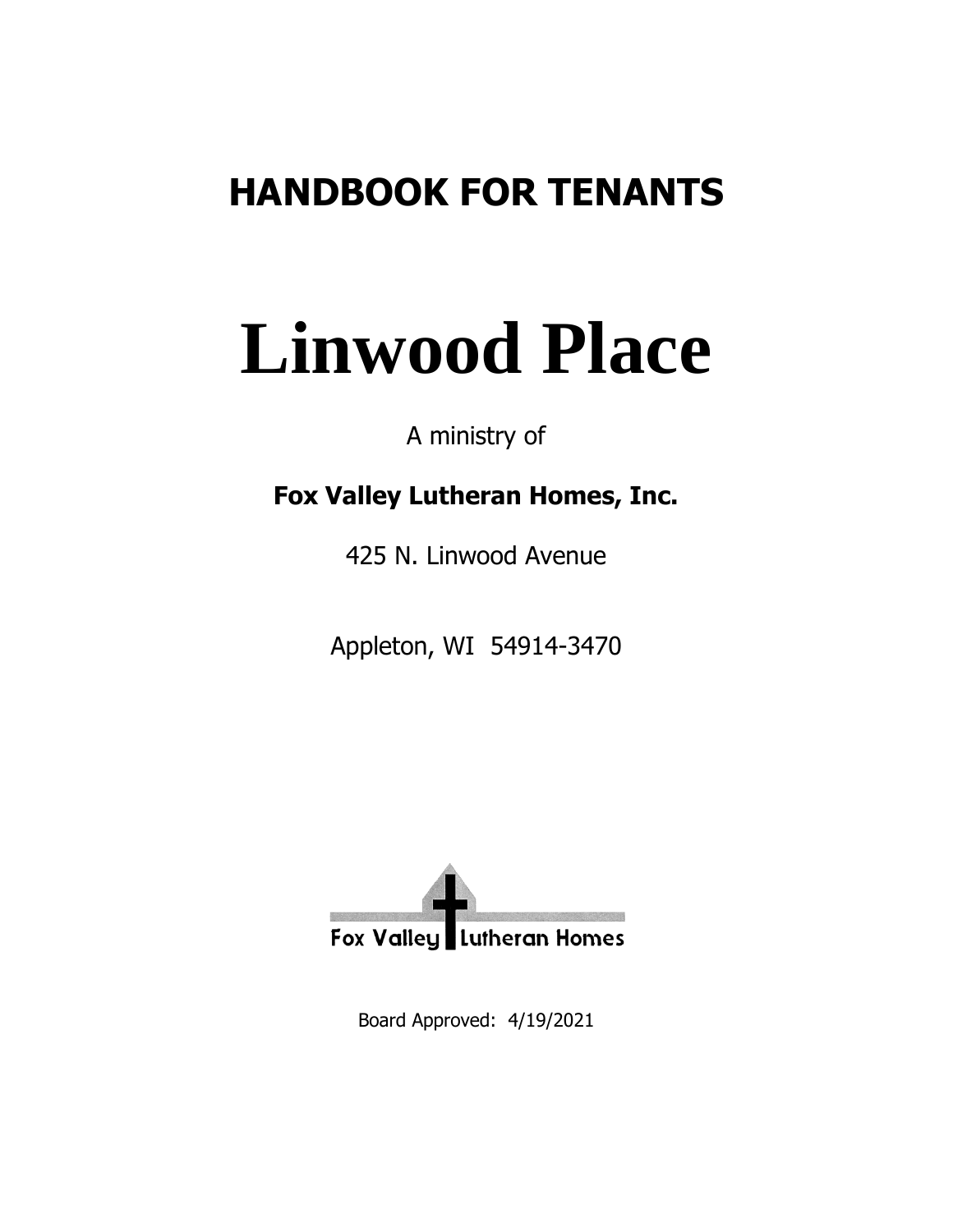# **INDEX**

| э<br>٢d<br>σ<br>u |
|-------------------|
|-------------------|

| 2         | Index                                                |
|-----------|------------------------------------------------------|
| 3         | Mission Statement, Purpose, Guiding Core Values      |
| 4         | No Smoking                                           |
| $5 - 7$   | Rent/Subletting/Occupancy                            |
| $8 - 9$   | Fire, Tornado Evacuation and Power Outage Procedures |
| $10 - 11$ | Repairs/Maintenance                                  |
| $12 - 15$ | Pet Policy                                           |
| 16        | Pest Control                                         |
| 17        | Laundry Room Guidelines                              |
| 18-19     | <b>Reminders to Tenants</b>                          |
| 20        | <b>Ministry Programs</b>                             |
| 21        | <b>Tenant Use of Commons</b>                         |
| 22-24     | <b>Commons Rental</b>                                |
| 25        | Commons Rental Agreement - Appendix A                |
| 26        | Procedures for Vacating an Apartment - Appendix B    |
| 27-28     | Inspection Form - Appendix C                         |
| 29        | Receipt of Tenant Handbook - Appendix D              |
| 30        | Addendum #1                                          |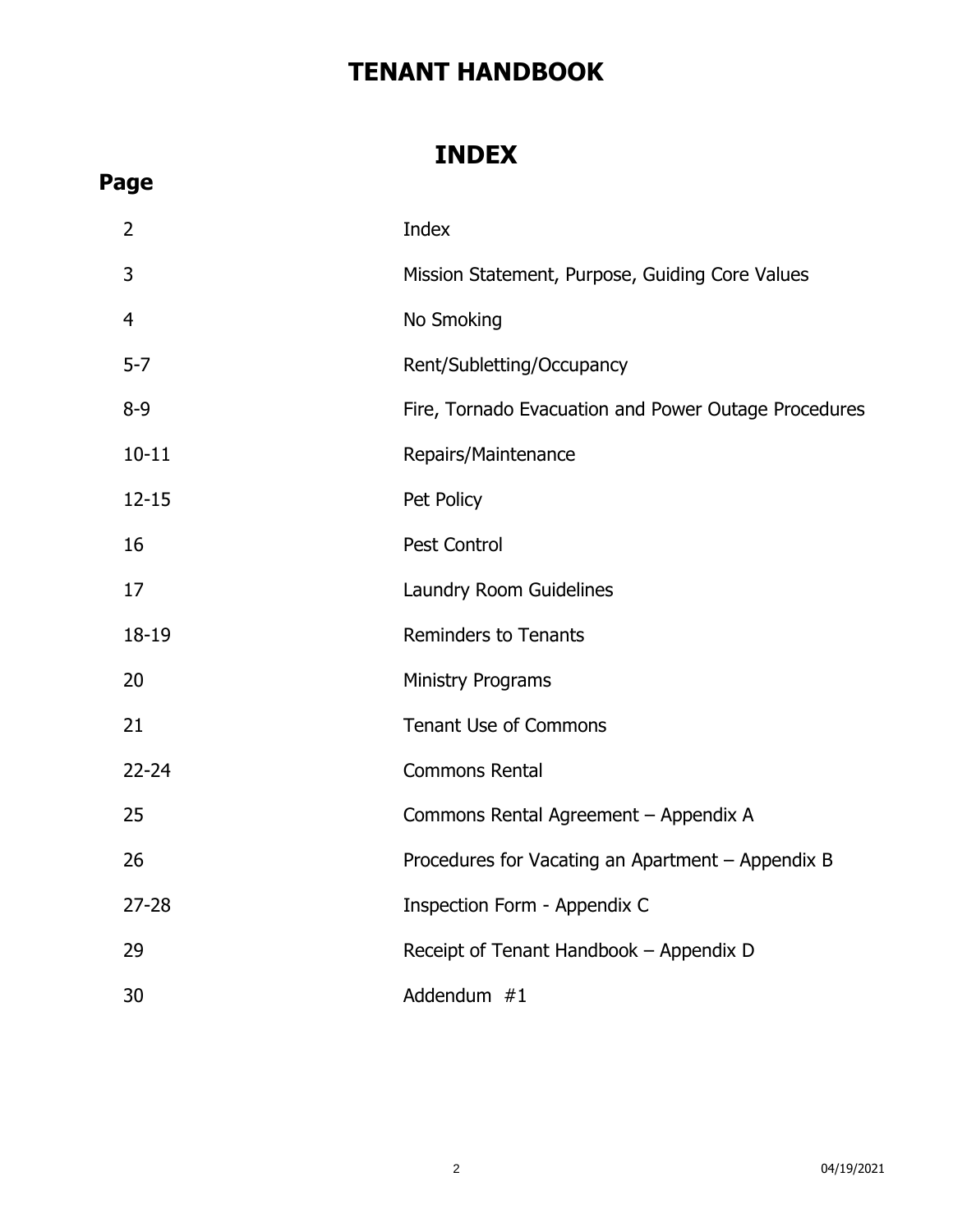# **Mission Statement**

Supportive Independent Living in a Faith-Based Senior Community

## **Purpose**

To provide a faith-based and safe independent living experience for moderate income older adults, age 62 and older, and to offer "Aging in Place" help to older adults to remain independent longer.

# **Guiding Core Values**

Enabling older adults to maintain a healthy quality of life while living independently for as long as possible requires core values that holistically address their needs. These guiding values include:

- 1. Provide safe, easily maneuverable, and comfortable personal and communal living spaces.
- 2. Facilitate access to available community services and resources.
- 3. Promote an environment that maintains and strengthens health of mind, body, and spirit.
- 4. Facilitate opportunities to create community.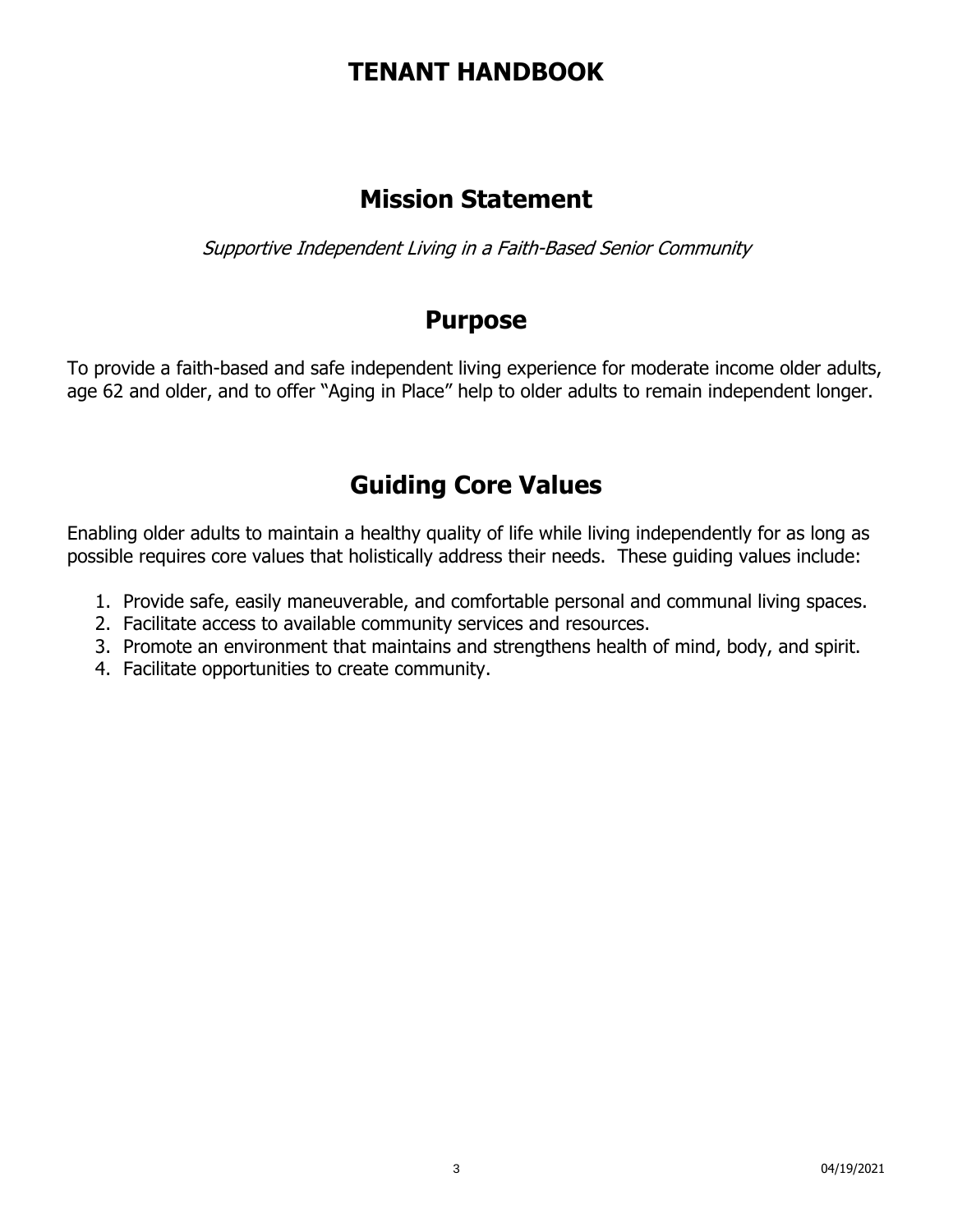# **No Smoking Rule**

No Tenant shall smoke, nor permit anyone to smoke in the Tenant's apartment. Smoking shall be prohibited throughout the entire apartment complex, including but not limited to, hallways, stairways, foyers, common rooms, restrooms, laundry, patios, exterior landings, front steps, entrance ways, basement, storage areas, parking areas, driveways, walkways, lawns, gardens, adjoining grounds, and building facilities.

If a tenant is found to break the above rule, both verbal and written warnings will be issued. At the time of the third warning, a notice of lease termination will be issued.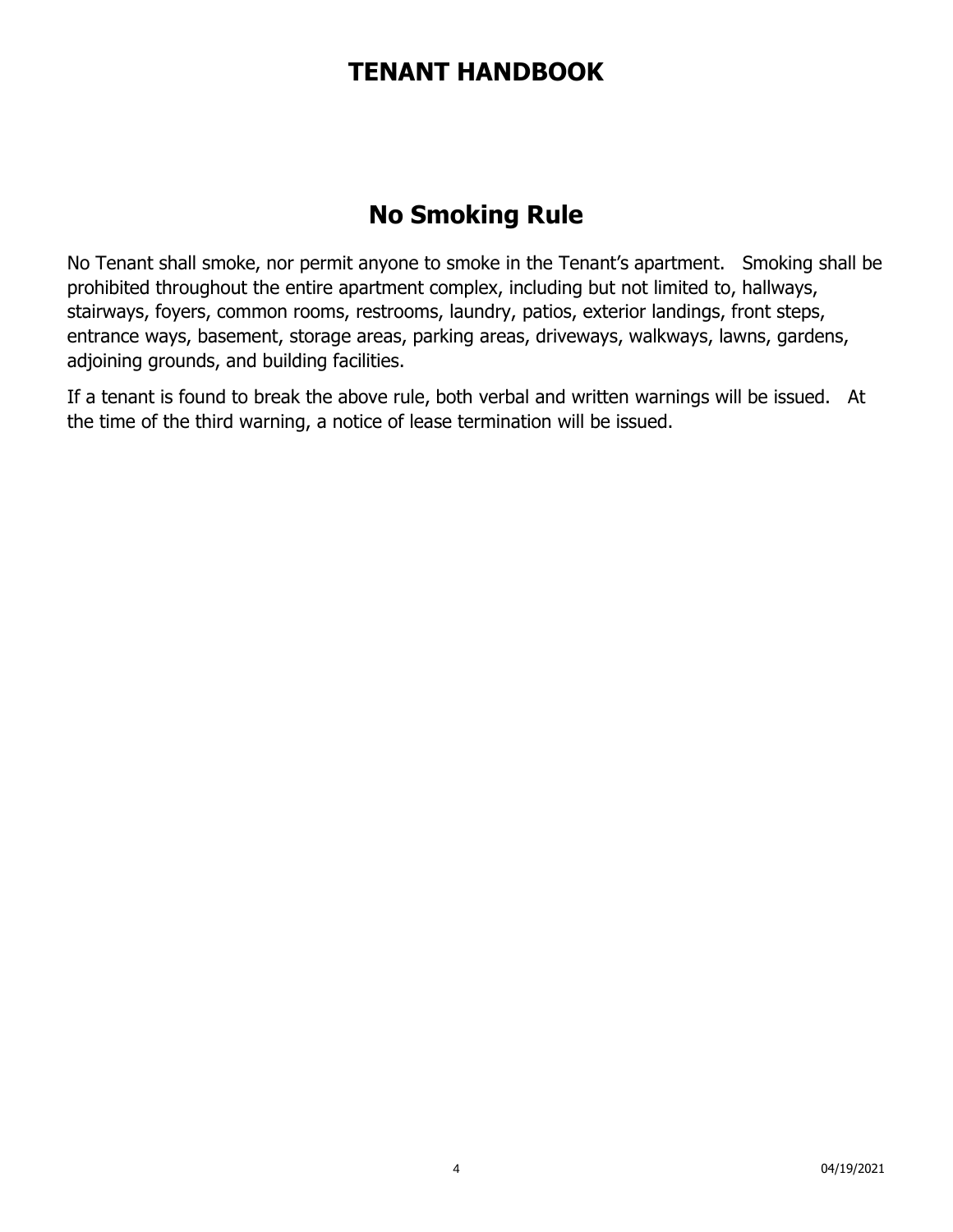# **Fox Valley Lutheran Homes**

Fox Valley Lutheran Homes, Inc. is a non-profit organization that is dependent on the donations of members of the Evangelical Lutheran Church in America Appleton Conference Congregations, the Corporation, the broader community, and rent of its tenants to maintain Linwood Place. All religious traditions are invited to collaborate with the ELCA Appleton Conference congregations in providing this ministry.

The following listing of regulations is intended to be helpful to the Tenants and to promote a good working relationship between Landlord and Tenant.

First and fore-most tenancies are primarily regulated by Wisconsin Statutes. In Section 704, those subjects are: "A periodic tenancy, whether a tenancy from year-to-year, from month-to-month, or for any other periodic basis according to which rent is regularly payable; and a tenancy at will." We will provide you with a copy of the statutes upon request.

# **The premises shall be used by Tenants only for residential purposes.**

**RENT PAYMENT** Rent is due and payable on the first day of each month.

Rental payments shall be paid by ACH (automated clearing house), check or money order. Cash Payments WILL NOT BE ACCEPTED.

It is tenant's responsibility to notify landlord of any changes to their bank accounts.

Payments shall be delivered to the Building Manager of Linwood Place.

Checks or money orders should be made payable to: **Fox Valley Lutheran Homes, Inc., or Linwood Place.** Each NSF (non-sufficient funds) check will be charged a \$35.00 fee.

Because Linwood Place has a non-profit exemption for its property, tenants are not eligible to file for Wisconsin Homestead Credit.

### **NOTICE Rental Agreement for One (1) Year Term**

**To VACATE** Tenant must provide Landlord with written notice at least two (2) full calendar months or sixty (60) days, whichever is greater, prior to the ending of the rental term. The notice shall inform Landlord whether Tenant intends to vacate the premises at the end of the term or enter into a new agreement. An agreement for term may only be terminated at the end of the term.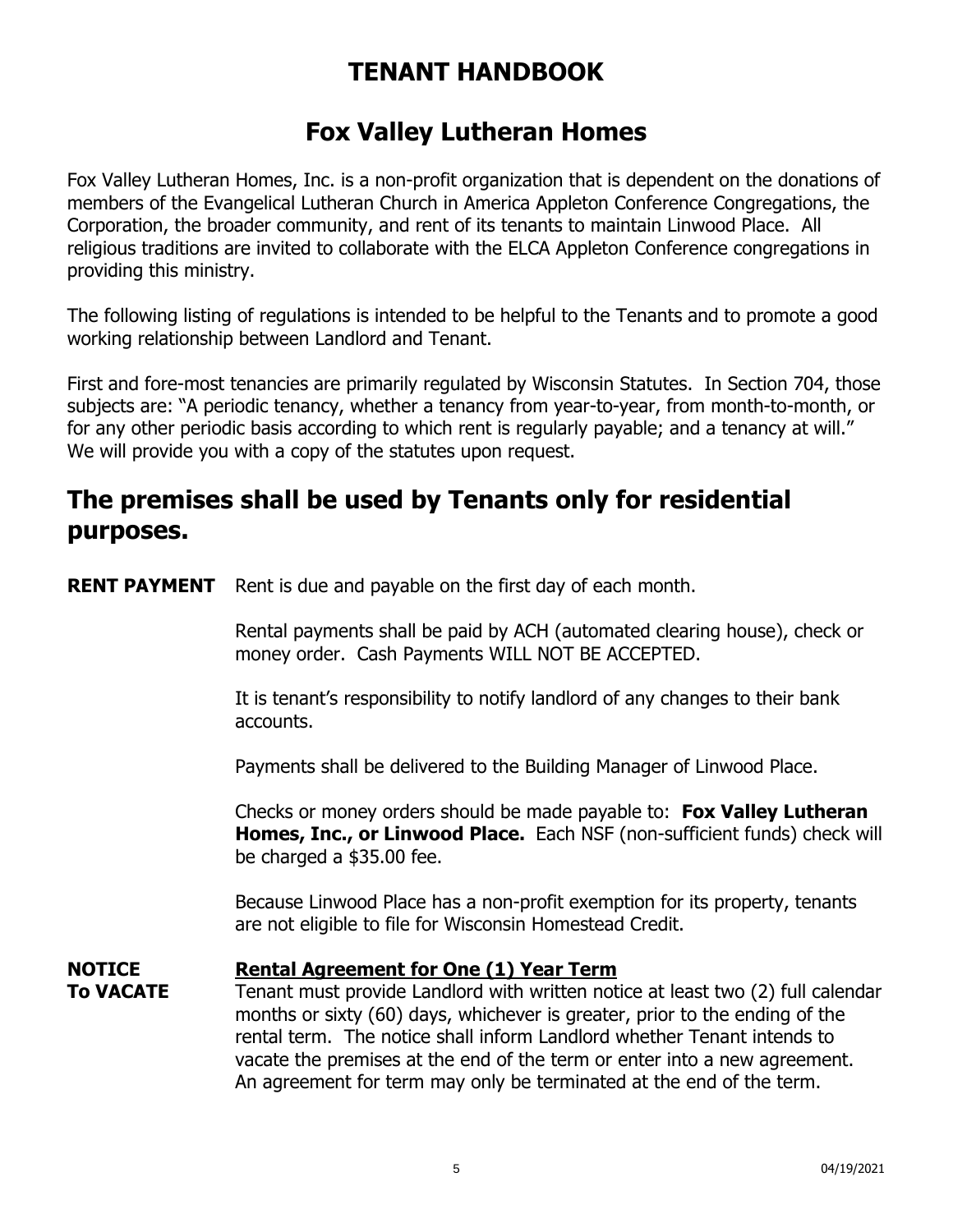### **Month-to-Month Tenancy**

A month-to-month tenancy may only be terminated at the end of a rental period. A rental period runs from the first day of a calendar month through the last day of each calendar month.

Tenant must provide Landlord with written notice at least twenty-eight (28) days prior to the ending of a month-to-month tenancy. Please refer to your lease for details.

**SECURITY** The usual wear and tear resulting from living in any home will be recognized, **DEPOSIT** but it is expected that your apartment be left in approximately the same condition as it was at move-in. The "PROCEDURES FOR VACATING AN APARTMENT" shall be used along with "INSPECTION FORM" at the time you move in and again when you vacate. See Appendix B and C.

> A security deposit, equal to one month's rent, is paid when the (new) Tenant commits to rent the apartment. Lease signing and first month's rent is paid **prior** to occupancy at which time keys are issued.

The reasonable cost of unpaid utility service and charges, and or waste, and neglect caused by Tenant, normal wear and tear excepted, will be deducted from the Security Deposit. Tenant acknowledges receipt of inspection form, (Appendix C), which shall indicate description of damages prior to the Tenant's occupancy.

### **Tenant shall not use Security Deposit for last month's rent without prior written consent of the Landlord.**

**SUBLETTING** Tenant shall not sublet the premises without written consent of the Landlord.

If Landlord permits subletting, such permission shall in no way relieve Tenant or Tenant's liability under the lease.

Landlord shall collect a subletting fee of 5% of the rental at the time of written confirmation to sublet.

**RIGHT TO ENTER** Landlord may enter the premises at reasonable times and with twelve (12) hours advance notice, with or without Tenant's permission to inspect the premises, make repairs; show the premises to prospective Tenants; or to comply with any applicable law or regulation. Landlord may enter with less than twelve (12) hours advance notice upon specific consent of Tenant. No advance notice is required for entry in a health or safety emergency, or where entry is necessary to preserve and protect the premises from damage in Tenant's absence.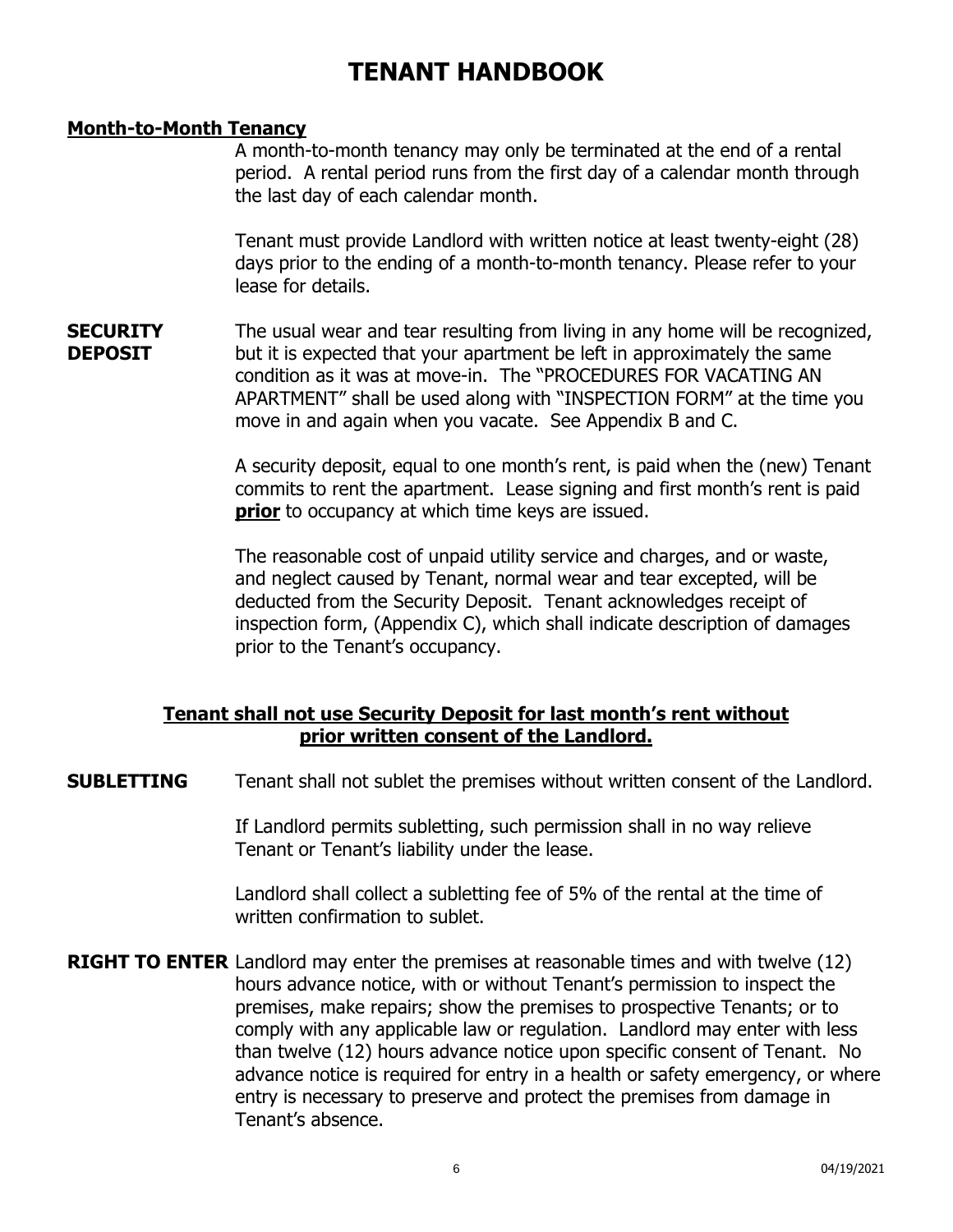- **RULES AND** Tenants are asked to observe the rules for residency at FVLH. **REGULATIONS** issued as "**REMINDERS TO TENANTS"** Pages 18-19**.**
- **RENTER'S** New Tenants are required to provide annual proof of renter's insurance to **INSURANCE** include contents coverage and \$500,000 of personal liability. We take great pride in our building. A kitchen fire could easily cause more than \$500,000 in smoke, water, and residual damage beyond the unit. Our insurance rates will increase significantly if we are required to file a claim for damage that a tenant caused to the building.
- **OCCUPANCY** Limited to persons named in the lease. **Guests –** can stay up to 14 days. Longer stays requires consent from the Landlord. **Overnight Caregiver** – Needs approval of Landlord.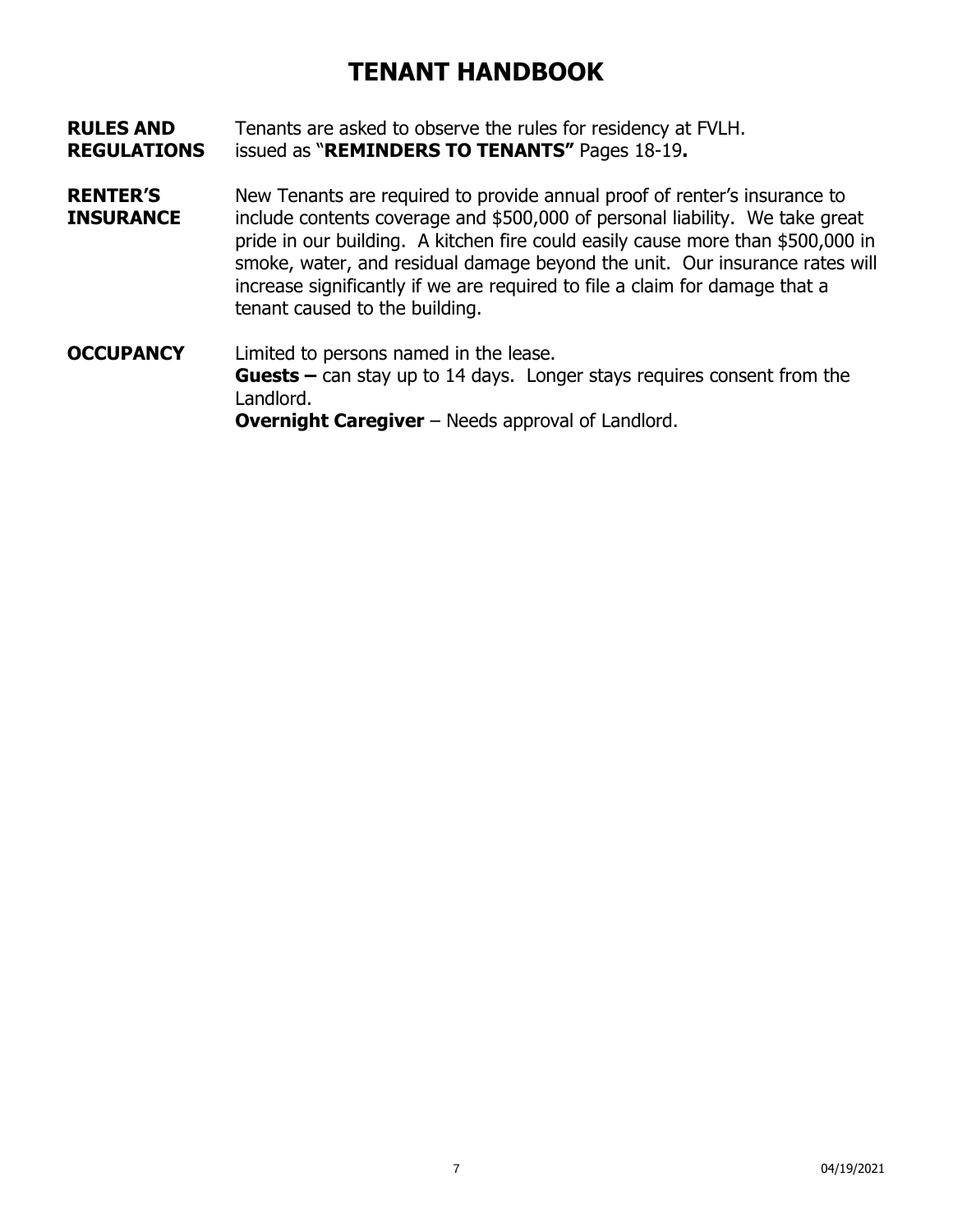### **FIRE and TORNADO EVACUATION PROCEDURES:**

### **DO NOT USE ELEVATORS**

### **The doors will close. Power may be cut off.**

### **IF A SMOKE ALARM SOUNDS – CALL 911**

### **ADDRESS: 425 N. LINWOOD – LINWOOD APT #**

**SMOKE** Each of the 41 apartments and community room at Linwood Place has a **ALARMS** smoke alarm. Each has been fitted with new batteries. New batteries will be put into all smoke alarms once a year. Smoke alarms greater than 10 years old shall be replaced with smoke alarms that have a *non-removable battery* capable of lasting at least 10 years. It is the responsibility of the Tenants to notify management of alarms that appear faulty.

### **FIRE IS: FLAME – SMOKE – SMOKE SMELL**

# **EVACUATION**

- **GENERAL** 1. Each apartment has a smoke alarm.
	- 2. If a smoke alarm sounds call 911:
		- a. Leave the apartment. Pull alarm in hallway and implement the evacuation plan.
		- b. This evacuation plan includes the following options listed below.

**OPTION #1:** If physically ABLE, proceed to nearest exit and immediately egress from the building and proceed to outside garage #6.

**OPTION #2**: If physically UNABLE to egress to the exterior of the building, however physically able to egress to the "area of refuge in the building," proceed to the fully sprinkled Commons. A list of tenants and Rescue-in-Place information is in kitchen – give it to Fire Fighters upon their arrival.

**OPTION #3**: If physically UNABLE to utilize a stairwell during the evacuation process, proceed to the closest rated enclosed stairwell and remain at the landing for Fire Department assistance. Do not use elevator.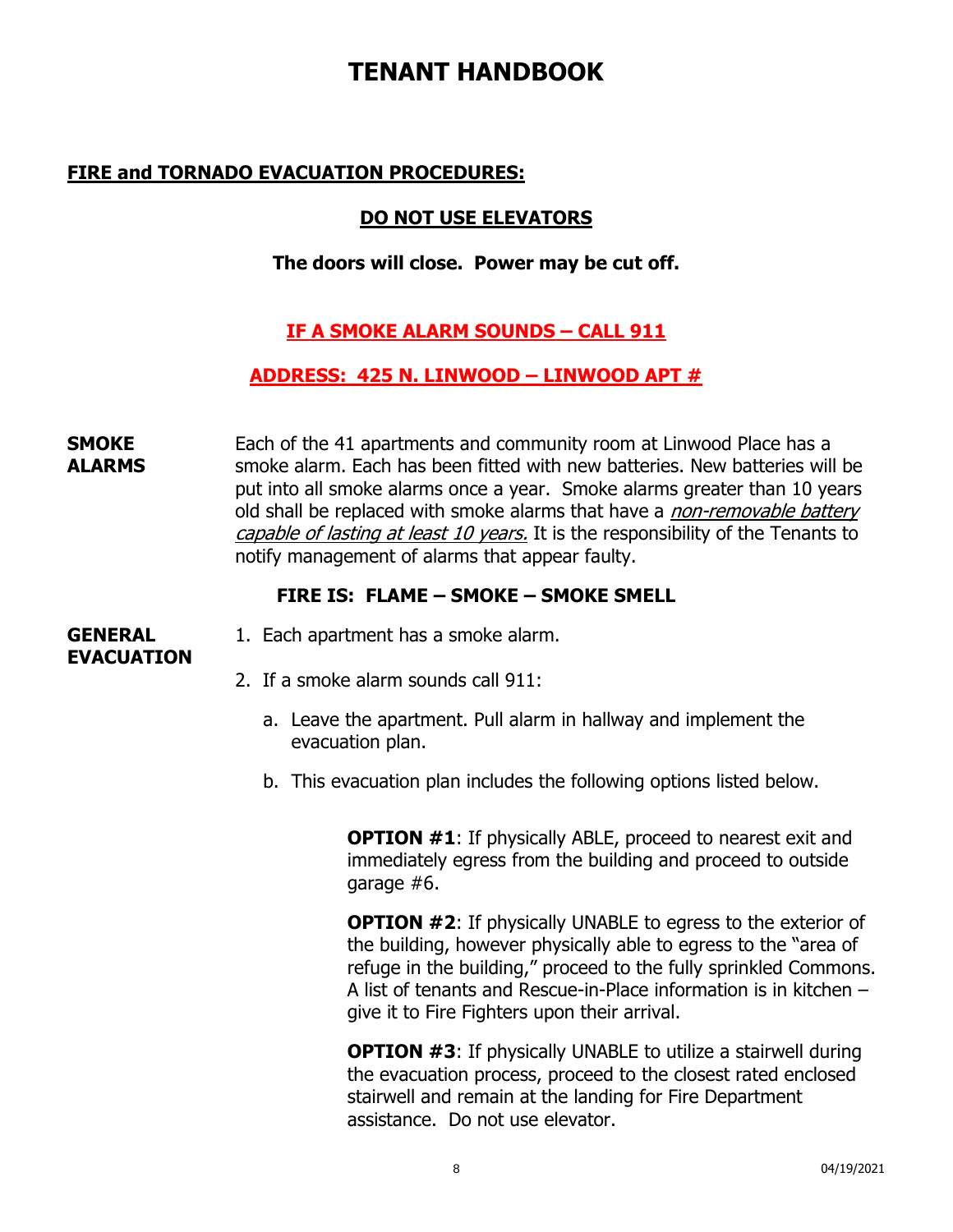**OPTION #4:** If physically UNABLE to leave the apartment, call 911 and verify your location including name, address, and room number and then wait for the Fire Fighters. Keep the apartment door closed at all times. Place a towel or garment at the bottom of the door. Be visible in patio windows or proceed to the balcony and await firefighters.

- 3. DO NOT panic. DO NOT delay. DO NOT use the elevator for fire evacuation unless directed by the Fire Department. DO NOT re-enter the building until authorized by Fire Department.
- 4. DO NOT attempt to evacuate others from the building give information sheet to the Firefighters. A list of tenants and Rescue-in-Place information is in kitchen.

#### **TORNADO WARNING PRODECURE**

When a tornado warning is announced, tenants are asked to carry an "emergency kit" consisting of a blanket, pillow, flashlight, cell phone, medication and any other necessities to the basement meeting room (former laundry area).

### **POWER OUTAGES**

It's the tenant's responsibility to obtain a backup power source for medical equipment in case of a power outage. It is recommended these arrangements be made when the equipment is purchased. Notify your emergency contact person of your needs.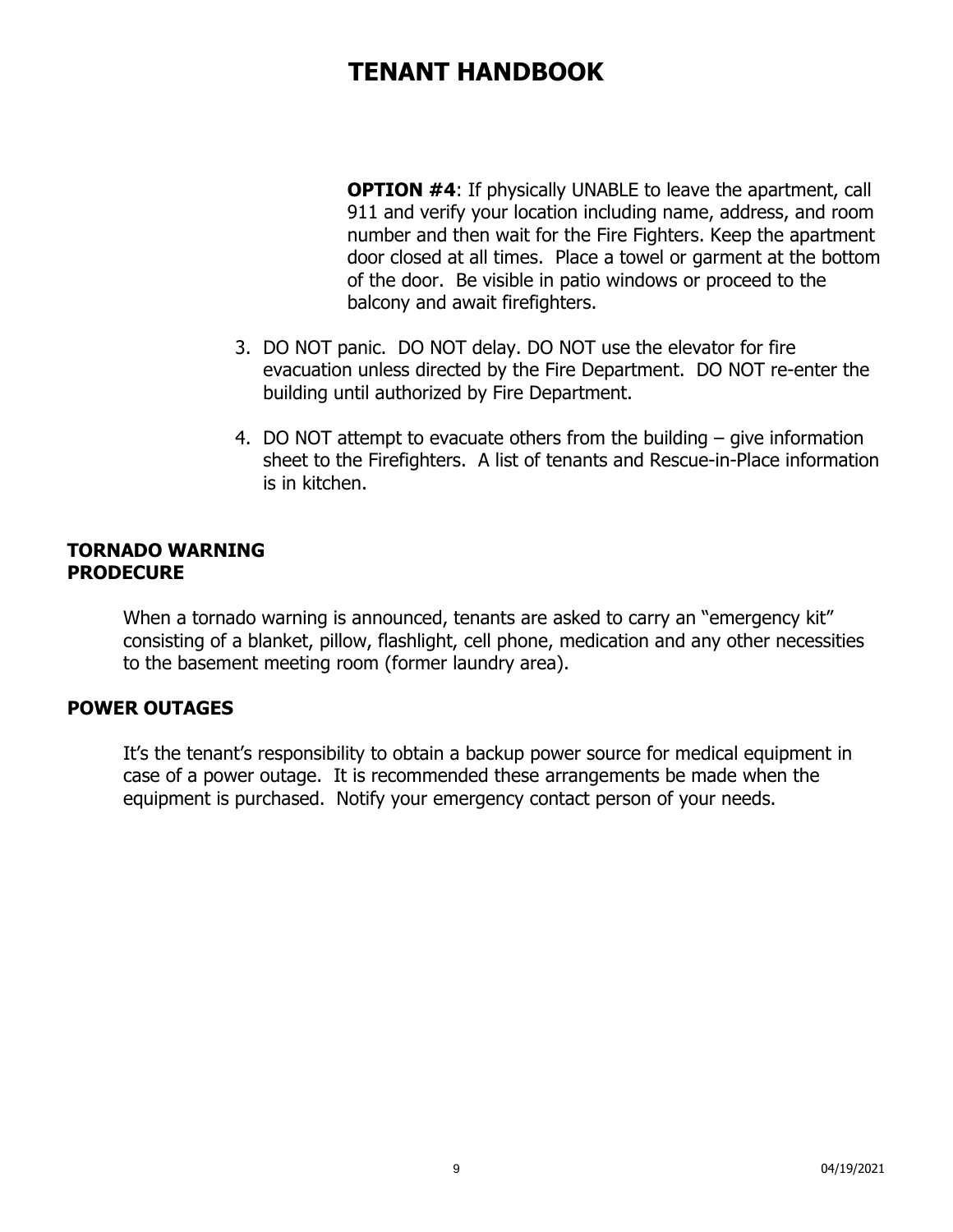### **REPAIRS AND MAINTENANCE**

### **MAINTENANCE RULES**

At times, we field questions about "charges" that we pass on to resident for work provided in their apartment. FVLH attempts to be consistent in the manner of charging Tenants for work that may be reviewed as "maintenance".

Some items that are in your apartment when you take up residence are consumables. Some examples: light bulbs, toilet paper, shower curtains, etc., items that should be replaced by tenants as their useful life ends.

Some apartments may have had improvements made by previous tenants that are NOT provided by FVLH. If thought to be in good condition, we did not remove those items but left them to be enjoyed by the new tenant. Examples: light fixtures, window treatments, (excluding inside patio and/or window blinds), patio sunscreens, patio carpet, etc.

- 1. Tenants may desire patio sunscreen and/or patio carpet. FVLH will allow installation of these items if the resident signs a document stating that they will assume the full cost of the product – including installation. FVLH has a partnership with firms that supply and install carpet and sunscreens. Installation will be limited to those vendors. FVLH will not assume responsibility for maintenance or replacement should these patio sunscreens or patio carpeting be damaged.
- 2. Window blinds and patio blinds are furnished for each apartment. Should they become damaged beyond normal wear and tear, to the extent that replacement is needed, the tenant will be charged for the item, plus labor.
- 3. Other items a tenant may be charged for: Replacement of a broken toilet seat (plus labor), missing or broken garage door opener or batteries for garage door opener. Any damage to garage doors and/or underground garage by tenant will be the tenants' responsibility to reimburse FVLH for necessary repairs. Tenant will also be responsible to pay for any damage to hallways, entryways, or outside grounds. Tenants will be charged a \$10 replacement fee for any lost keys, either to building, apartment or mailboxes
- 4. Tenants will not wallpaper or paint walls or ceilings within the dwelling units. With the Building Manager's written permission, painting of a non-standard color may be done with the following addendum to the individual lease.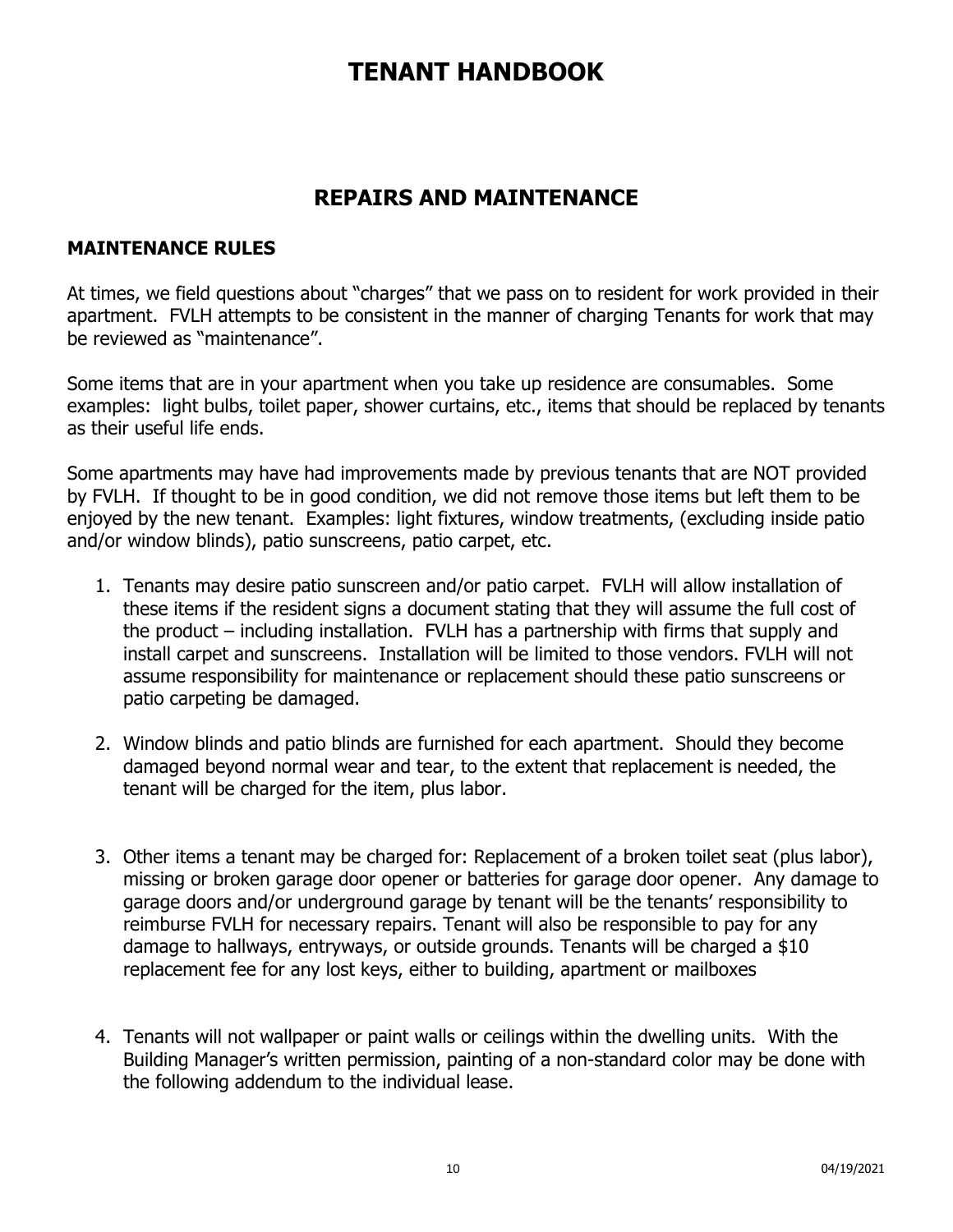- a. All painting must be done by a painting contractor and approved by the Building Manager.
- b. All costs associated with the painting to be borne by the tenant.
- c. Tenant will be responsible for costs of repainting to our standard color upon vacating the unit.
- **REPAIRS** Requests for apartment repairs shall be made to the Maintenance Manager of Linwood Place by way of a work order request.

Tenants shall NOT have any repairs made without authorization unless an emergency exists. Failure to comply is done at tenant's expense.

**GRAB BARS** If tenants choose to have grab bars installed in the tub area, it is the tenant's responsibility to pay for the grab bars and their installation. Grab bars must be installed by FVLH's licensed plumber. Grab bars are attached to the wall and must be left intact when moving.

> The work must be approved in advance by the Maintenance Manager. The tenant will pay the installer.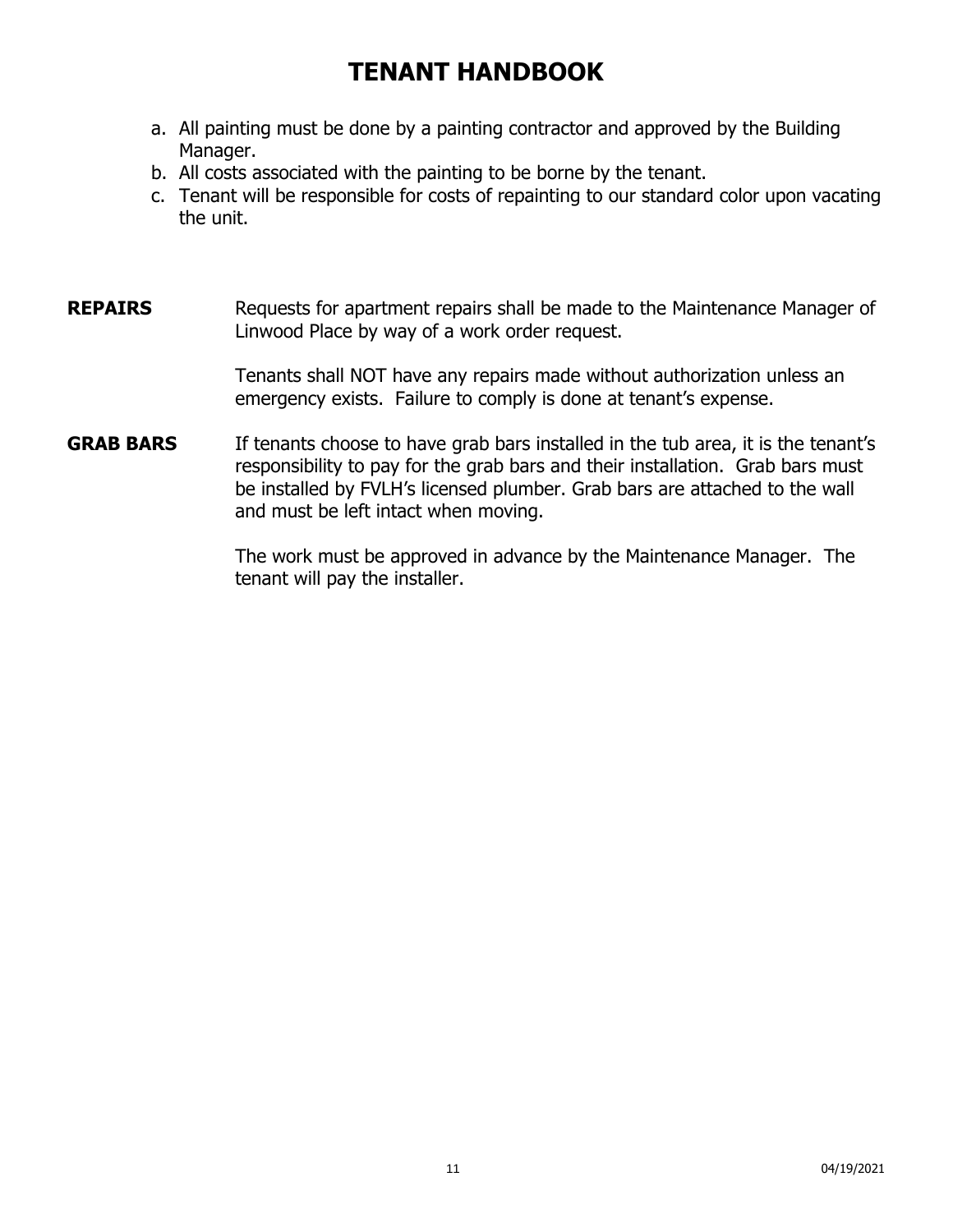### **PET POLICY**

The purpose of this policy is to provide standards to insure the best possible environment for both pet owners and non-pet owners and to insure the responsible care of pets. All tenants and applicants will read and sign a copy of this policy.

### **A. Screening/Registration**

Pet caregivers must complete a Pet Application Form prior to obtaining a pet. If the pet is a cat or a bird, a current photograph must be attached. Existing non-pet owner tenants who desire to own a pet shall so inform the Building Manager and submit a Pet Application Form for approval.

### **B. Permissible Pets**

Common household pets shall include domesticated cats (limit 2), fish (30-gallon tank maximum), and birds kept for pleasure. No dogs are allowed. The size of pets is not specifically limited, however; owners must be able to maintain control over their pets. Pets of vicious or dangerous disposition shall not be permitted. Any pet duly determined to constitute under state or local law as a nuisance or threat may be required to be immediately removed. NOTE: Animals individually trained to do work or perform tasks for the benefits of a person with a disability are excluded from this policy (see Exemptions).

### **C. Permissible Pet Exemptions**

- **1. Service Animal –** Animal Defined by Title II and Title III of the Americans with Disabilities Act (ADA). A service animal means any animal that is individually trained to do work or perform tasks for the benefit of an individual with a disability, including a physical, sensory, psychiatric, intellectual, or other mental disability. Tasks performed can include, among other things, pulling a wheelchair, retrieving dropped items, alerting a person to a sound, reminding a person to take medication, or pressing an elevator button.
- **2. Emotional Support (Companion) Animal** While Emotional Support Animals or Comfort Animals are often used as part of a medical treatment plan as therapy animals, they are not considered service animals under the ADA. These support animals provide companionship, relieve loneliness, and sometimes help with depression, anxiety, and certain phobias, but do not have special training to perform tasks that assist people with disabilities. Even though

some states have laws defining therapy animals, these animals are not limited to working with people with disabilities and therefore are not covered by federal laws protecting the use of service animals. Therapy animals provide people with therapeutic contact, usually in a clinical setting, to improve their physical, social, emotional, and/or cognitive functioning.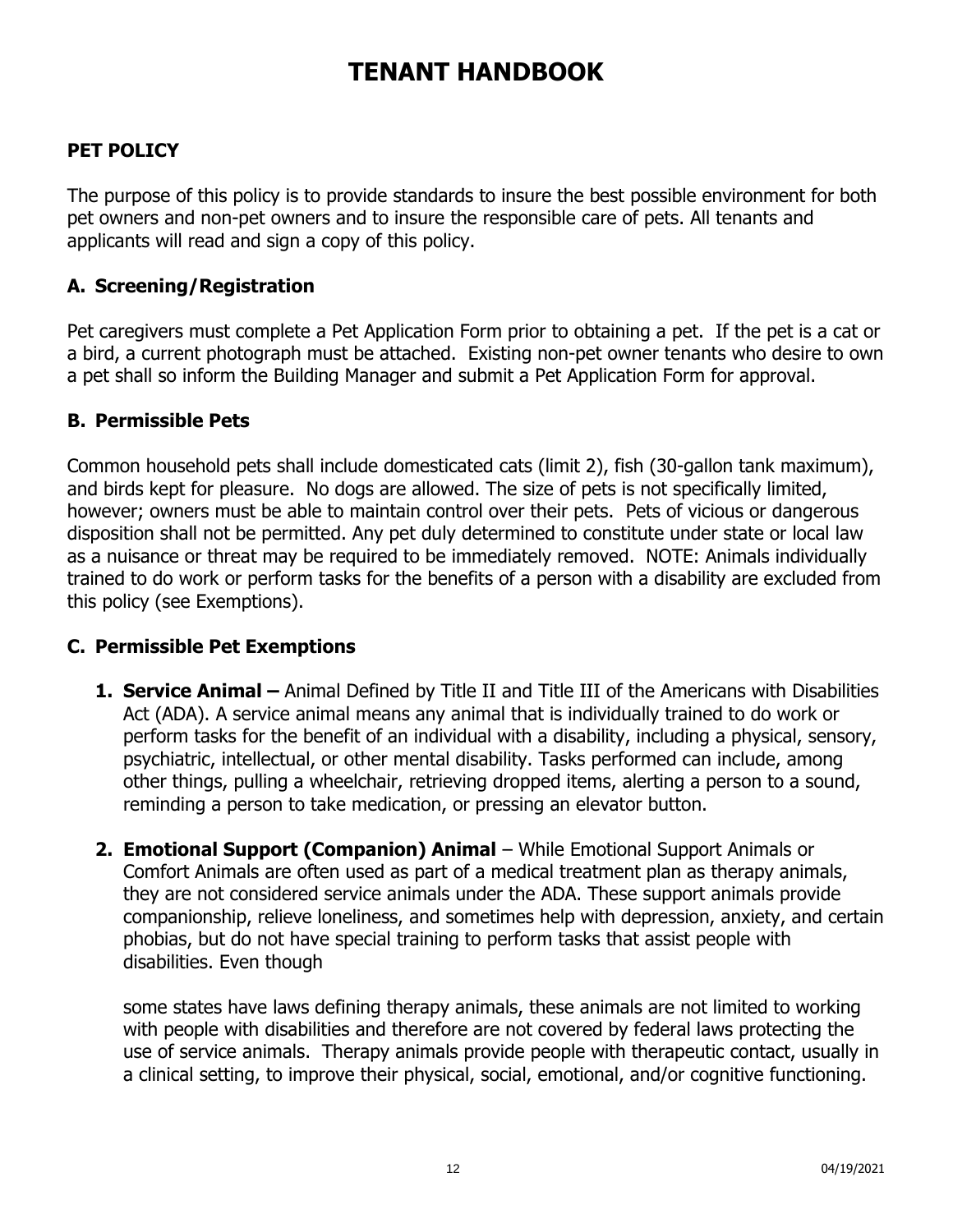On the state level, Wisconsin law now defines an "Emotional Support Animal" as one who gives "emotional support, well-being, comfort, or companionship" to a person with a disability. Unlike a service animal, an emotional support animal does not need to be certified or trained to perform tasks to benefit that individual. Wis. Stat. 106.50(1m) (im), 2017 Wis. Act 317, Sec. 28, Eff. 4/18/18.

### **3. Required Pet Documentation**

Tenants are required to provide the Building Manager with documentation from a physician, psychologist, social worker, or other health professional, licensed in Wisconsin and acting within the scope of their certification, showing they have a disability, and their animal is needed as an accommodation. NOTE: Tenants are still protected by HIPPA laws, and the law does not require the tenant or the health professional to disclose the nature of their disability or other medical details. Wis. Stats. 106.50(2r) (bg)2 & Wis. Stats. 106.50(1m) (mx), 2017 Wis. Act 317, Secs. 29 & 30, Eff. 4/18/18.

Landlords can only deny the service animal or emotional support animal if:

- the tenant is not disabled or does not have a disability-related need
- the tenant fails to provide requested documentation allowed by this law
- there is undue financial or administrative burden or would fundamentally change the services provided
- the specific animal "poses a direct threat to a person's health or safety" that cannot be reduced or eliminated by another accommodation
- the specific animal would cause substantial physical damage to the property that cannot be reduced or eliminated by another accommodation. Wis. Stat. 106.50(2r) (bg)4.d., Wis. Stat. 106.50(2r), 2017 Wis. Act 317, Sec. 30

There is a \$500 fine for tenants and/or health professionals who intentionally misrepresent the tenant having a disability or needing the accommodation of an emotional support animal. (This does not apply to service animals certified and specifically trained to assist the person with disabilities.) Wis. Stat. 106.50(2r) (br)5 & 6., 2017 Wis. Act 317, Sec. 30, Eff. 4/18/18.

### **4. Restrictions**

- 1. The pet shall be maintained and properly licensed and inoculated as required by local, county or state statute, ordinance, or health code. All pets must be spayed or neutered unless the procedure is deemed medically unsafe by a veterinarian. Pets must always wear an identification collar. It is not required that a cat be declawed.
- 2. Pet owners shall provide the name and address of a pet caretaker who will assume responsibility for the care of their pets should the owner be unable to, as well as the name and address of the veterinarian responsible for the pet's healthcare. If the tenant is unable to provide the name of a pet caretaker, he/she shall make alternative arrangements for pet care in an emergency and shall notify management of these arrangements.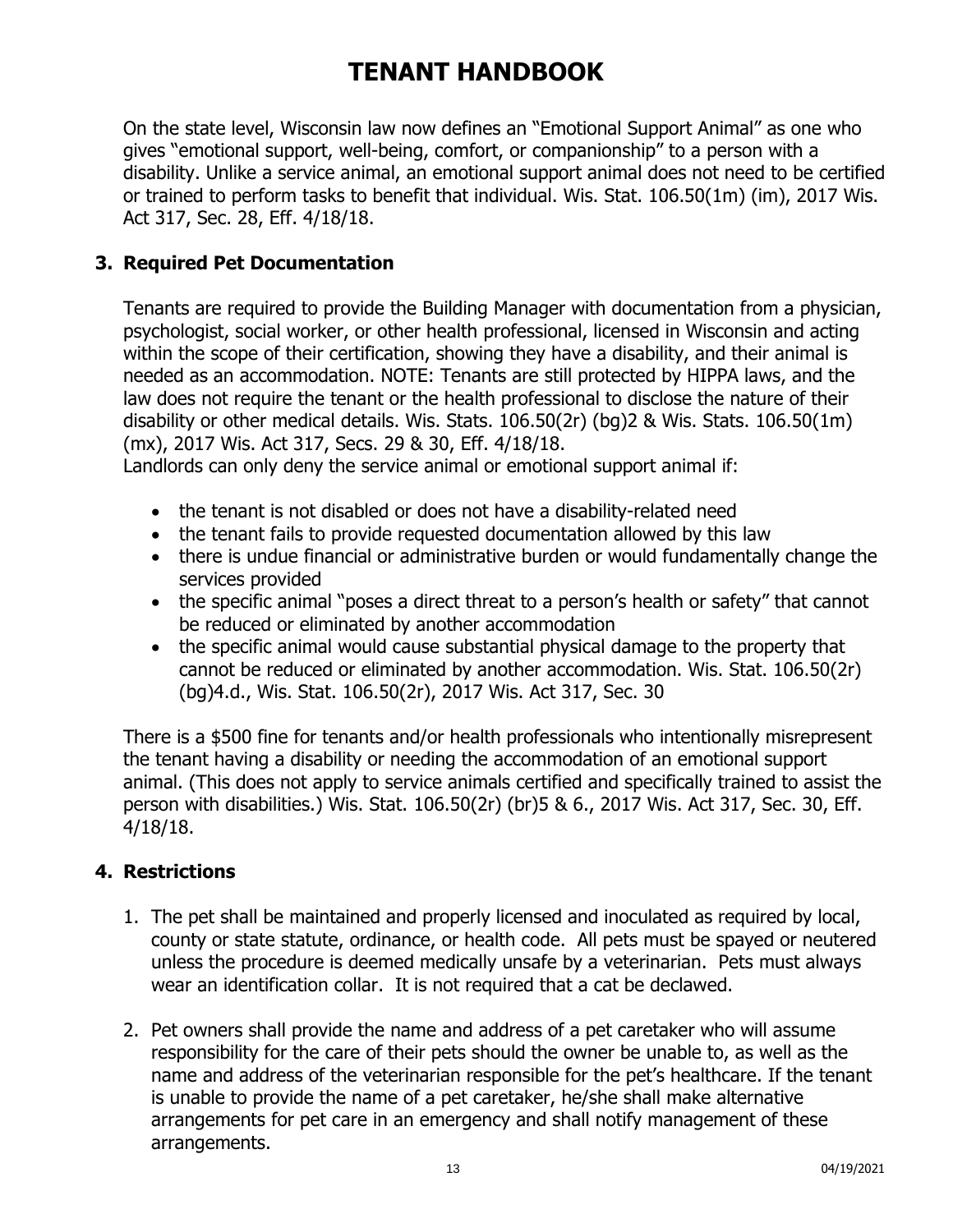- 3. This information, along with veterinarian and documentation of vaccinations, will be updated by the tenant annually or as changes occur, and a copy provided to the Building Manager. An owner's absence or inability to care for a pet in a short-term emergency should not mean that the pet is necessarily removed from the apartment. Some animals, especially cats, become extremely attached to their homes and are better off if they are cared for in the home. In certain situations, the Building Manager may approve a fellow tenant to care for the pet pending return of the pet owner. Such designation will be put in writing.
- 4. Pets must be confined to the pet owner's unit and must not be allowed to roam free or

be unrestrained. Pets in transit are to be carried, restrained on a leash, or placed in an animal carrier.

- 5. Tenants shall be responsible for the proper care and feeding of their pets. If the health or safety of the pet is threatened by the death or incapacity of the pet owner or if the pet is left unattended for 24 hours, the Building Manager may contact the pet caretaker (person that cares for pet in absence of tenant) designated by the pet owner in the pet application form. If that person is unavailable or unwilling to care for the pet, the Building Manager may contact the appropriate state or local authority to remove and care for the pet. If neither source of aid is available, the manager may enter the premises, remove the pet, and arrange for pet care for no less than 30 days to protect the pet. Funds for such care will come from the tenant's pet security deposit.
- 6. Pet owners shall be liable for damage caused by their pets.
- 7. The Building Manager may periodically perform a routine apartment inspection to evaluate pet living conditions and damage assessment.
- 8. Tenant shall exercise proper restraint of a pet to prevent it from becoming a nuisance to any other tenant or person. A pet will not be permitted to disturb the health, safety, rights, comfort, or peaceful and quiet enjoyment of other tenants. Examples of nuisance behavior for the purposes of this paragraph are:
	- Pets whose unruly behavior causes personal injury or property damage.
	- Pets who make noise continuously and/or incessantly for a period of 10 minutes or intermittently for 2 hours or more to the disturbance of any person at any time of day or night.
	- Pets in common areas who are not under the complete physical control of a responsible human companion and on a hand-held leash of no more than six feet in length or in a pet carrier.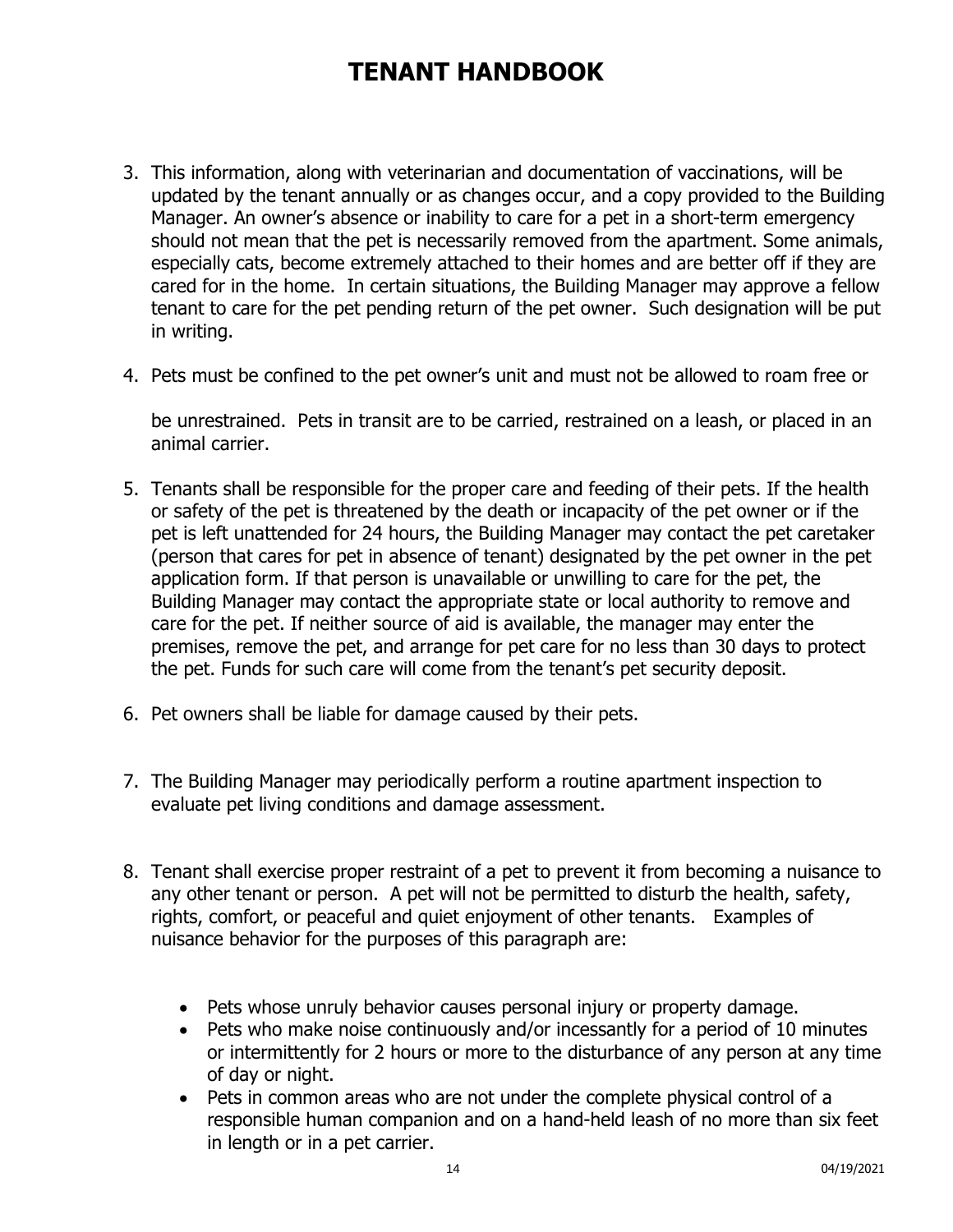- Pets who relieve themselves on walls or floors of common areas.
- Pets who exhibit aggressive or other dangerous or potentially dangerous behavior.
- Pets who are conspicuously unclean or parasite infested.

### **5. Tenant Maintenance Obligation**

Tenant agrees to perform the following obligations promptly and regularly in respect to ownership of a pet:

- 1. Keep the unit clean and free of pet odors, insect infestation and pet feces, urine, waste, and litter.
- 2. Restrain and prevent the pet from gnawing, chewing, scratching, or otherwise defacing the doors, walls, windows and floor coverings of the unit, other units and the common area, buildings, landscaping and shrubs.
- 3. Immediately remove, clean up and appropriately dispose of any pet feces, waste and litter deposited by the tenant's pet on the common grounds, shrubs, flower beds, sidewalks, access ways, parking lots and streets of FVLH.
- 4. Cat litter **must not be** disposed of in toilets. Pet waste must be double-bagged and taken out to the garbage dumpster located in the back parking lot. Do not dispose of cat litter in basement receptacles.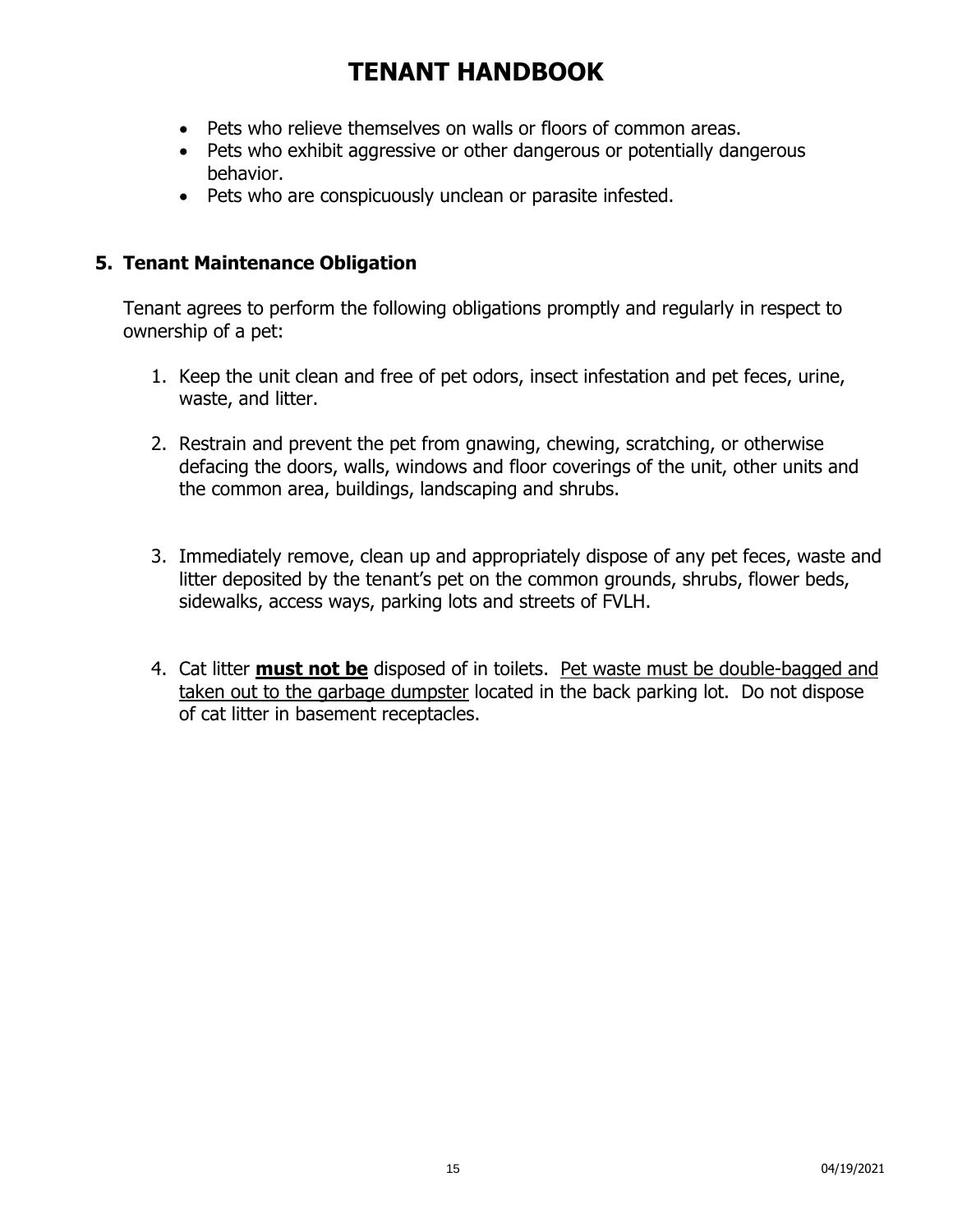### **Pest Control**

The tenant's responsibilities include:

- Report any pest infestation and/or problems on Leased Premises as soon as noticed.
- Compliance and cooperation with the Landlord in using his/her best efforts to maintain and control a pest-free environment.
- Incur financial obligation of treatment and removal of reported pests if it has been determined by an authorized pest control agent that the tenant introduced the pest(s) into the Leased Premises or reported unfounded pest infestations.

The Landlord's responsibilities include:

- Provide proactive pest control services to keep the general premises pest-free and minimize infestations.
- When notified of a pest issue, take immediate actions to eliminate any infestations by working with the authorized pest control agent and with cooperation of the tenants(s) as required.
- Pay any financial obligations for routine pest control and to eliminate pest infestations **unless** (a) negligence by the tenant introduced said infestation into the Leased Premises or (b) reported infestations by the tenant proves to be unfounded when pest control agent is called in.

Tenant acknowledges that all efforts to provide pest free surroundings are consistent with Landlord's obligations and the standard of care that the Landlord owes Tenant under the Residential Lease Agreement. Tenant understands and agrees that Landlord's ability to use its best efforts to maintain a pest free environment is reliant in large part on the Tenants compliance and cooperation. Therefore, any failure of a Tenant to report a known pest infestation or otherwise comply with these terms shall be considered a violation of the terms of the Tenant Handbook and therefore, Tenant's Residential Lease.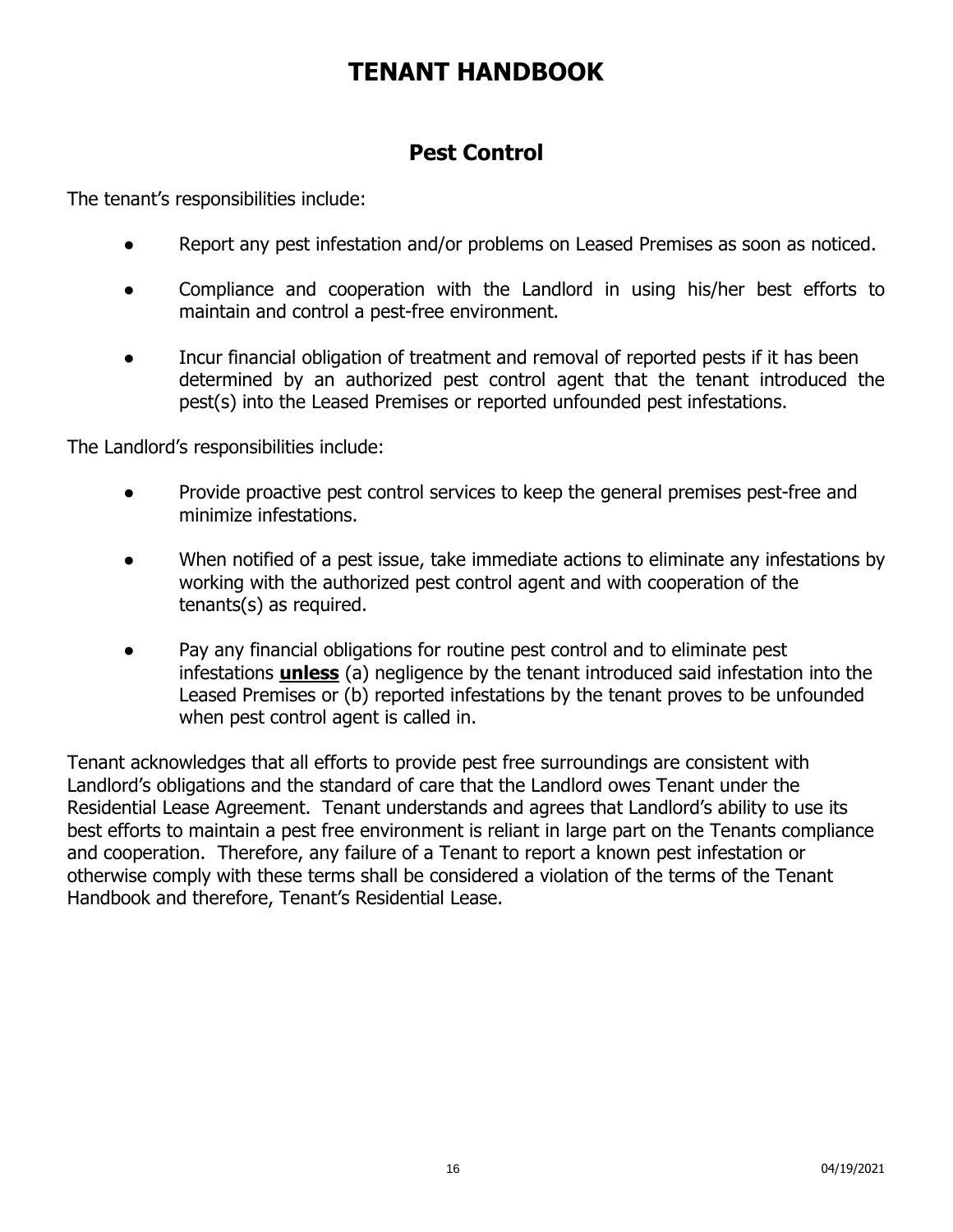### **Laundry Room Guidelines/Rules**

The washing machines have an "auto-sensing" device that will fill the machine to the proper water level. Do not add extra water!

These are "high efficiency" washing machines. Very little laundry powder is required. More soap is not better.

Please check your undergarments prior to placing them into the washing machine. We have had incidents where foreign materials have damaged the machine and soiled the clothing of other users.

Inspect, clear, and clean the machines after use. Clear all items from the dryers after use. Clear lint trap after use.

Be mindful that others may be waiting to use the machines. Remove items from the machines immediately after use.

If bleach is required, please restrict the use of bleach to the machine located closest to the entrance door.

Do not dye items in the washing machines or in the laundry sink. Carry over of dyes may damage the sink or garments of other users.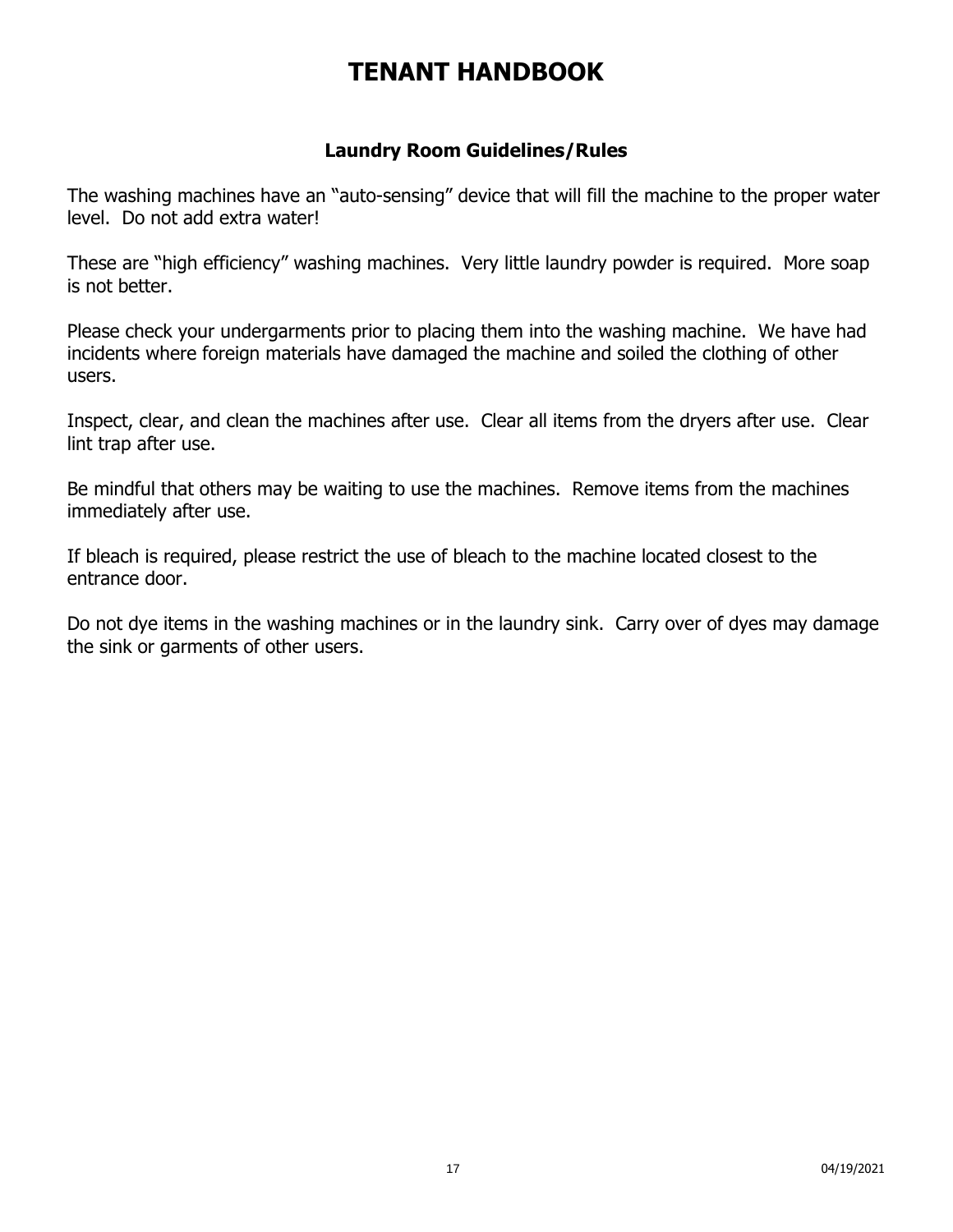# **REMINDERS TO LINWOOD PLACE TENANTS**

You are respectfully asked to observe the following rules for residency at Linwood Place

- A. Tenants are responsible for the possession of keys to the building entrance. All keys shall be issued by the Building Manager. A \$10 replacement fee will be charged for any lost key. Maintenance of locked foyer and other doors is for everyone's security.
- B. Keep apartment doors closed to assure everyone's privacy. Contain cooking odors within each apartment.
- C. Safety requirements prohibit mats outside a doorway in the corridor.
- D. Maintain low volume on your television sets, stereos, radios, and musical instruments so as not to disturb other tenants.
- E. Children are not to loiter or play in the corridors or any part of the public areas of the building. Children under the age of 16 must be accompanied by an adult.
- F. All property damages caused by the Tenant at no fault due to Landlord shall be repaired at the Tenant's expense. This includes damage to autos.
- G. Care must be exercised in using the garbage disposal. Do not try to dispose of heavy items such as bones, corn cobs, banana peels, etc. Turn on cold water before placing garbage in disposal and allow it to run until disposal is empty. If disposal is not used regularly, add 3 or 4 ice cubes every week, run cold water for 10-15 seconds to clear blades.
- H. Bird feeders are not allowed on the patio. Clothes drying racks are not allowed on balconies. Balconies are not to be used as a storage area. Do not shake rugs, dust mops, etc. on the balcony or from any window or doorway. Grills are not allowed on balconies per Appleton fire code. A public grill is available outside the back door of the Commons.
- I. Containers are kept in the basement garage to receive bagged garbage, newspaper, other paper recyclables as well as aluminum, glass, and plastic recyclables.
- J. Basement storage space is available for each tenant at his or her own risk. FVLH liability insurance does not allow for the unit to be used for anything other than storage. Repair work and/or crafting, painting, sawing, sanding, etc., will not be allowed. Furniture shall not be stored in any other areas. Tenant is responsible for providing a lock.
- K. The exercise equipment in the basement is not property of FVLH. Please contact the equipment owner, who's name is tagged on the equipment, to get permission to use the machine. No additional exercise equipment will be added to the basement area.
- L. On-site auctions, rummage or garage sales are not allowed without permission from the Building Manager.
- M. Signage promoting individuals, social causes, organizations and/or advertising events are prohibited. The American flag may be flown from the balcony. It must be removed and/or replaced when weathered or torn.
- N. Only end/side doorways are to be used for moving in or out. If the elevator is used on a moving day, consideration shall be given to other tenants who have need to use the elevator. (It is suggested that you park in rear and use the back door of Linwood Commons so the freight (South) elevator can be utilized).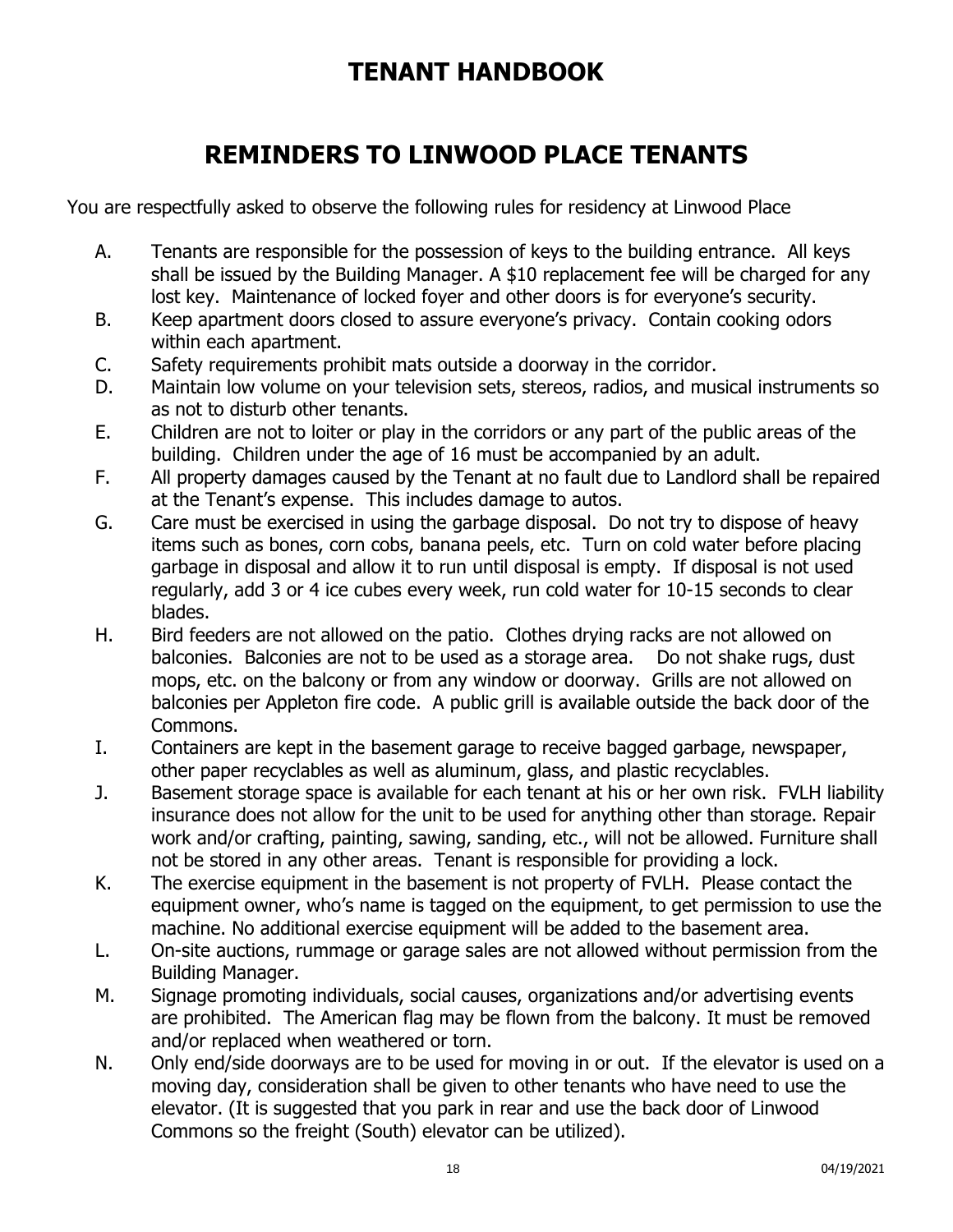- O. All large furniture/appliances, etc., must be delivered thru the garage entrance or west commons entrance.
- P. Pets are allowed according to Pet Policy.
- Q. The Tenant bulletin board across from the mailboxes is available for your use. **All other Signage must be approved by staff, in advance of posting.**
- R. **Safety –** our building is a secure building. DO NOT let strangers into the building. Please ring the bell for office staff or have them use the intercom calling system.
- S. **Conserve Energy –** turn out the lights in the Commons and laundry room if you are the last to leave the room.
- T. Tenants are not allowed to light candles.

This listing is subject to amendment. Please call to the attention of the Building Manager any questions or suggestions.

### **THANK YOU FOR YOUR COOPERATION**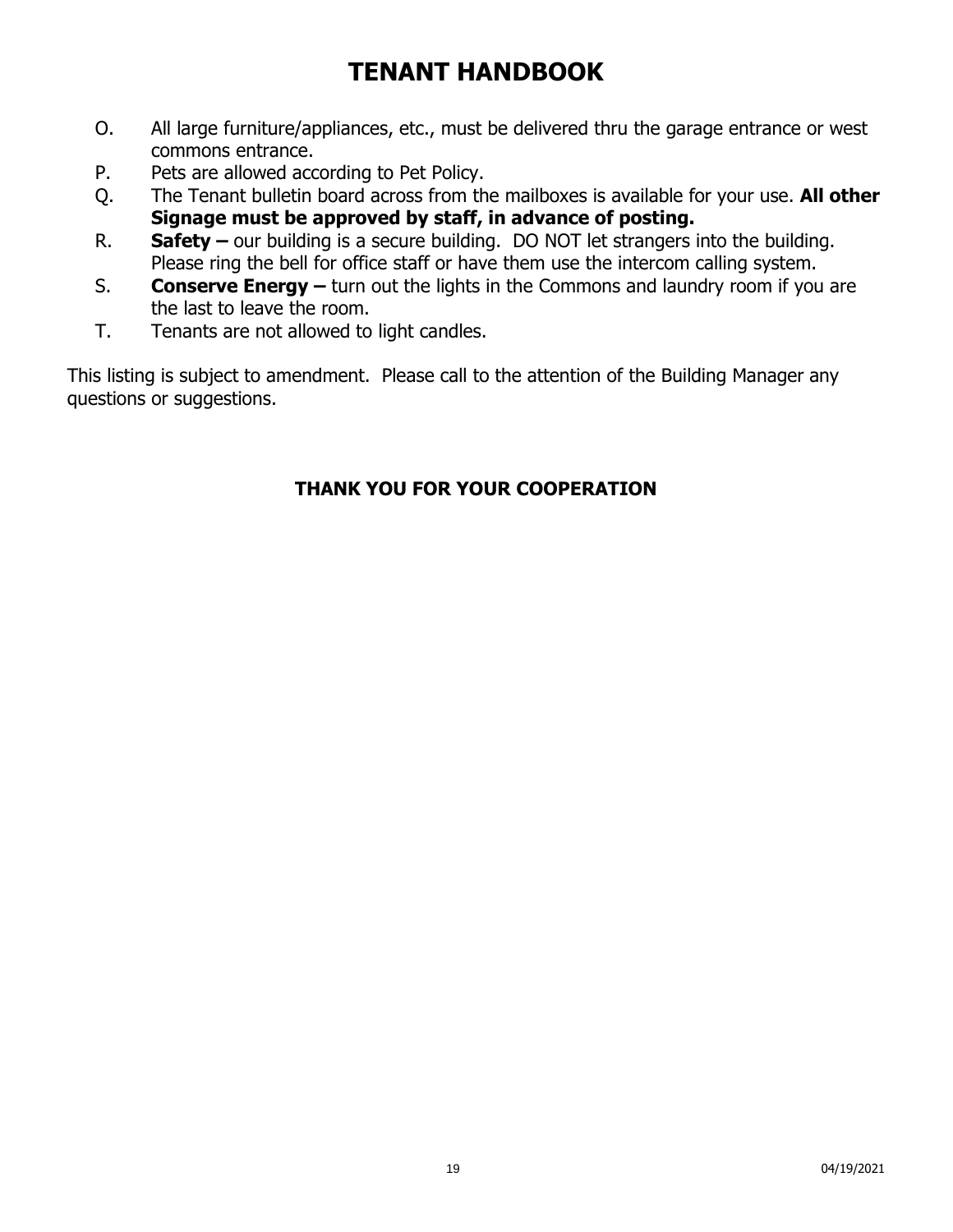# **MINISTRY PROGRAMS**

Fox Valley Lutheran Homes promotes health of 'Mind, Body and Spirit" Therefore, we have developed "Aging in Place" to address these issues and help individuals live independently longer.

**Care Coordinator** – FVLH provides the services of our Care Coordinator at no charge. The Care Coordinator is available to tenants two (2) days a week at Linwood Place.

### **The Care Coordinator Will:**

- 1. Take Blood Pressure
- 2. Discuss questions and concerns of daily living
- 3. Review/ explain physician orders
- 4. Review medications
- 5. Make referrals to community organizations and services for older adults
- 6. Provide health assessments
- 7. Discuss Power of Attorney for Health Care and Living Will

### **The Care Coordinator Does Not:**

- 1. Perform any medical procedures
- 2. Change dressings
- 3. Make any diagnosis

**Church Services -** Church services are conducted by local pastors and tenants of all faiths are welcome to attend. Please see calendar for service dates.

**Bible Study** – Scheduled by Tenants. Please see calendar for specific times.

**Gardens of Linwood Place –** Raised garden beds are available, offering Tenants of Linwood Place the opportunity to enjoy the pleasures of gardening.

**Annual Summer Picnic and Christmas Party –** These are scheduled yearly when the FVLH community gathers to celebrate.

**Activities and Games –** Activities are scheduled by the tenants. Please see calendar for specific times.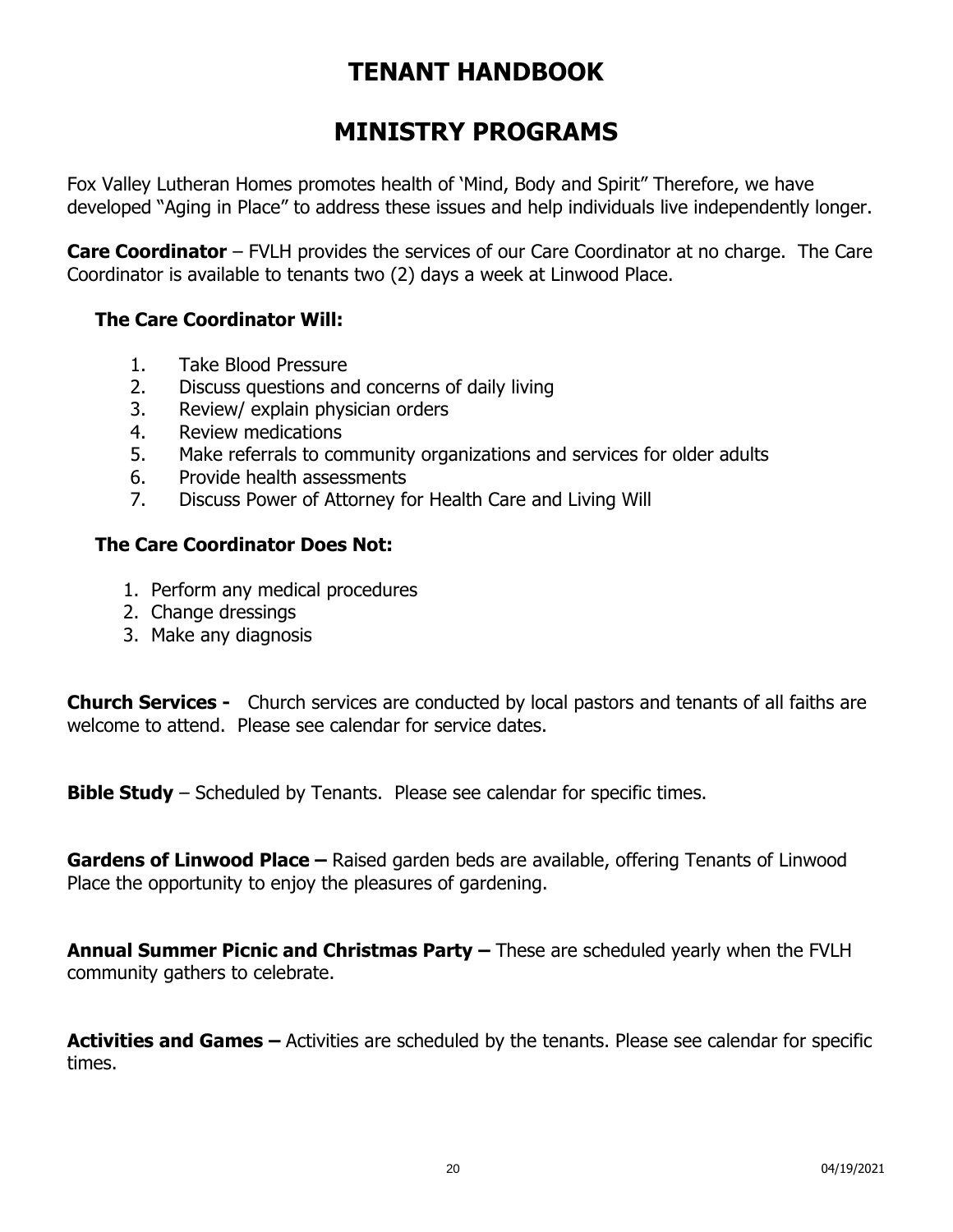### **USE OF THE COMMONS COMMUNITY ROOM**

### **TENANT USE**

A reservation calendar is posted in the commons for viewing. Tenants are welcome to use the TV, play games, or just socialize.

To reserve the Commons Community Room for personal use, see pages 22-25.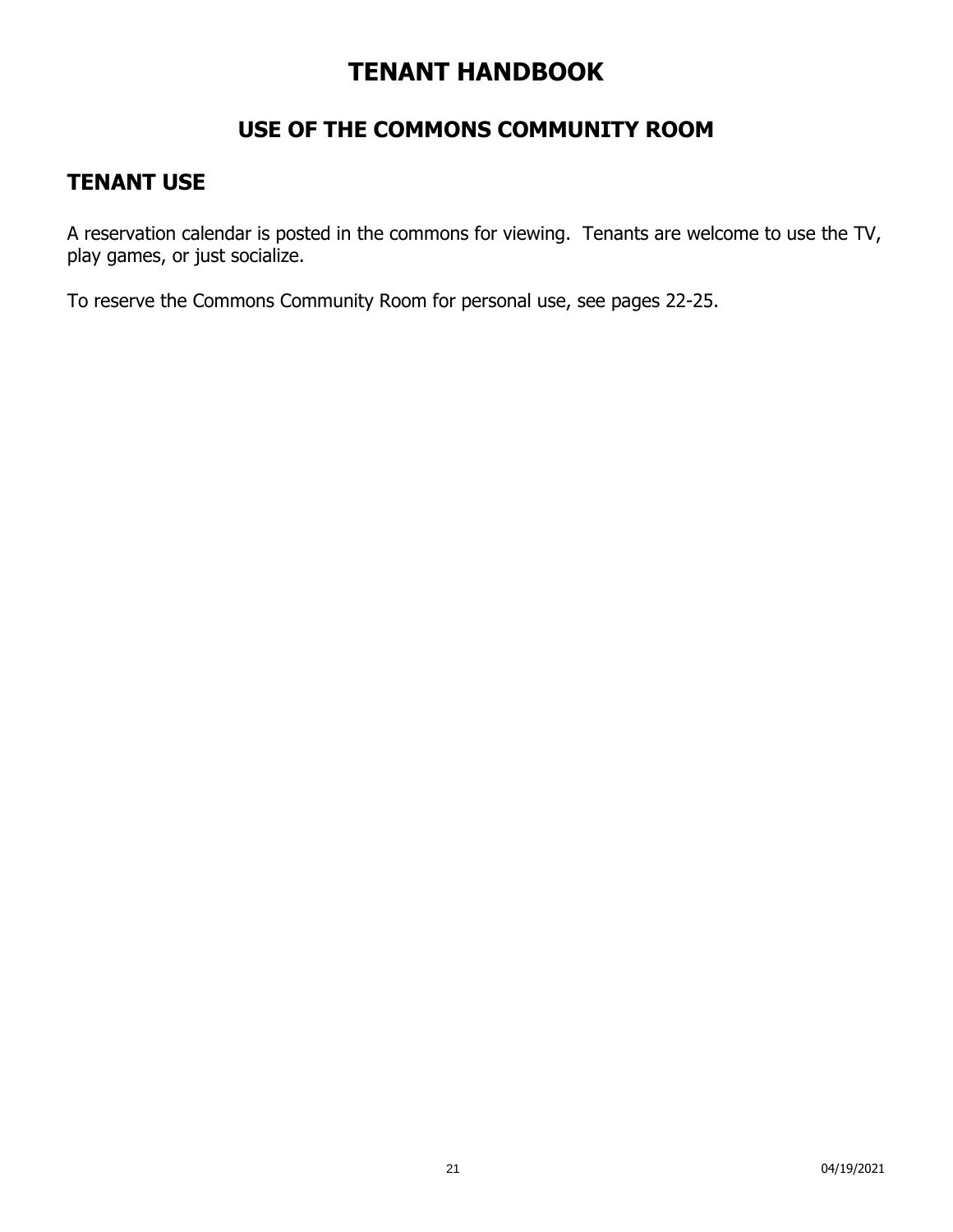### **Commons Reservation Policy Fox Valley Lutheran Homes – Linwood Commons Rentals Policies & Procedures**

### **Tenant, Employees, or Active Board Member Personal Events**

Linwood Commons of Fox Valley Lutheran Homes is available to tenants, employees or board members who wish to use the facility for meetings or gatherings related to FVLH. There will be no charge to tenants who wish to use the facility for activities among tenants.

If a tenant, employee, or board member wish to hold a personal event such as a birthday, anniversary, shower, or other celebration, a fee of \$25 plus a \$25 refundable deposit will be charged. If the facility is left in a condition that does not require additional custodial service, the \$25 deposit will be returned.

### **Appleton Conference Congregations, ECSW and Partner Member Congregations**

No fee is charged for Appleton Conference Congregations who wish to use the facility for a meeting related to congregational life. Included are such events as Congregation Council meetings, Bible studies, Women's or Men's Group meetings, Committee meetings, book study groups, etc. A refundable \$25 deposit is collected from all groups and will be returned if custodial service is not required.

If a member of an Appleton Conference Congregation, ECSW, or Partner Member Congregation wishes to hold a personal event such as a birthday, anniversary, shower, or other celebration, then a fee of \$25 plus a \$25 refundable deposit will be charged. The **use of alcohol is prohibited**.

### **Mission and Ministry Events**

There will be no charge for Mission and Ministry Events. Any funds raised at these events will be forwarded to Fox Valley Lutheran Homes.

### **Other Organizations:**

A fee of \$150 plus a \$50 refundable deposit will be charged to other organizations wishing to use the FVLH Commons for an event. If the facility is left in a condition that does not require additional custodial service, the \$50 deposit will be returned.

### **Fox Valley Lutheran Homes retains the right to disapprove any events deemed not appropriate to the intended use of the facility.**

**Reserving Linwood Commons:** Linwood Commons must be reserved in advance. Renters shall contact office staff.

Linwood Commons is connected to an apartment building for older adults. Please be courteous and understand that this center is part of their home. The elevator is NOT open to non-residents unless a tenant or employee gives them access to it. In addition, the door to the apartment building requires a key or admittance by a tenant.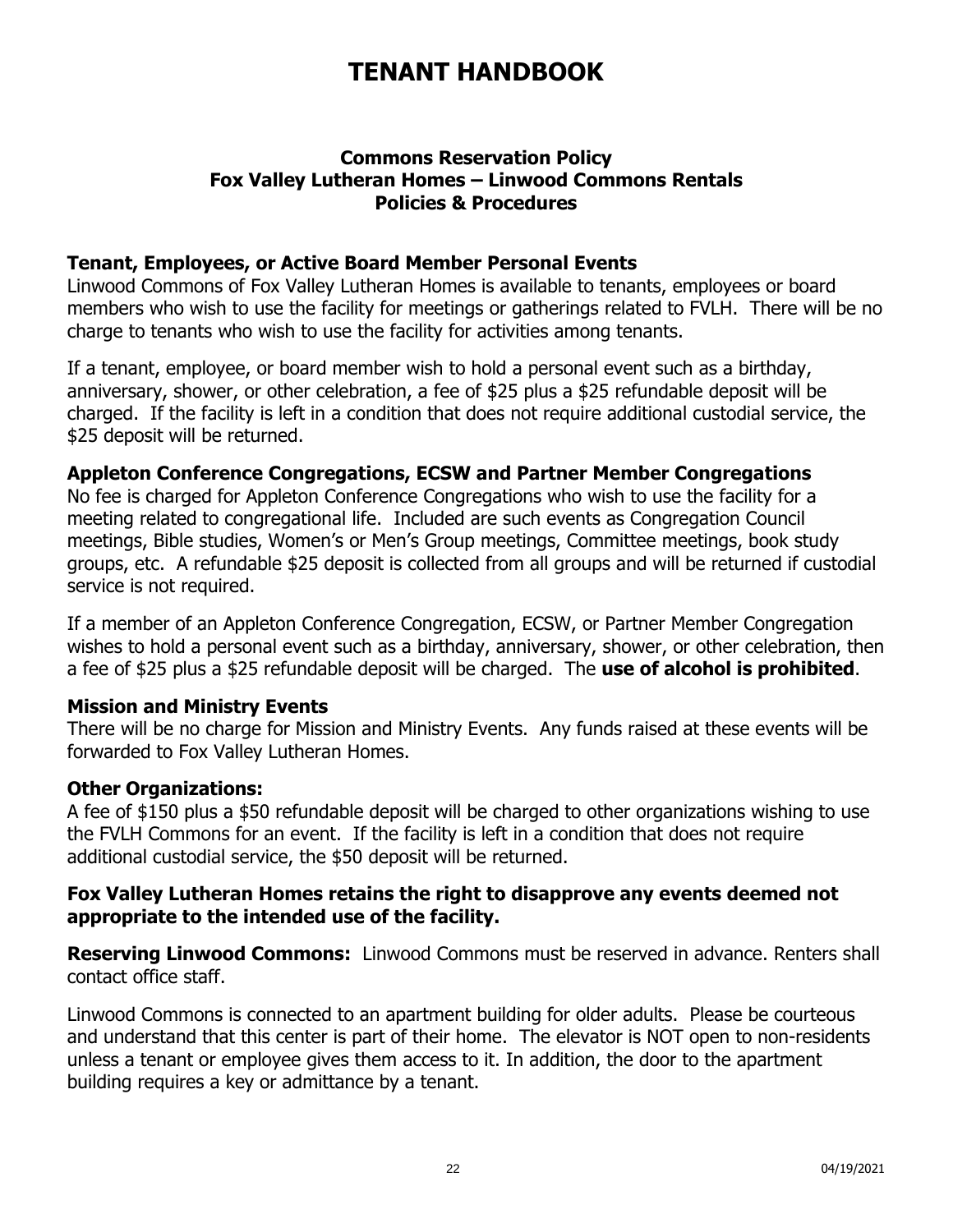### **Commons Rental Continue**

### **Security:**

Doors to Linwood Commons are on a system that will require a code to open. Unlocked doors should not be left unattended. If members of your group arrive after the door is locked, you need to have someone watching for people to let them in.

Security person or persons may be required, when determined necessary, by the Fox Valley Lutheran Homes, Linwood Commons staff. Renter is responsible for the cost of security.

If your group requires special equipment, room arrangement, etc., you must submit a written request to Fox Valley Lutheran Homes at least one week prior to that meeting if not already noted on the application.

### **Liability**

Groups using the Fox Valley Lutheran Homes Linwood Commons are expected to sign the application form and abide by all regulations regarding use of the Commons facilities and equipment.

The Fox Valley Lutheran Homes Linwood Commons reserves the right to assess a charge against a group for custodial or cleaning services resulting from careless use.

Fox Valley Lutheran Homes is not liable for any personal property loss or injury while the room is being rented by an outside group.

At the beginning of each event, the individuals responsible for the meeting should acquaint attendees with fire exits.

### **General Rules**

- 1. All outside rental groups will need to complete a Rental Application form. ALL FEES ARE DUE IN ADVANCE TO CONFIRM ROOM USE and will not be confirmed on the calendar until the fee is paid.
- 2. NO loud music or other disturbing noises are permitted.
- 3. Groups are limited to no more than 80 people.

### **4. Non-Alcoholic beverages only**

5. Use of Commons shall conclude by 10:00 p.m.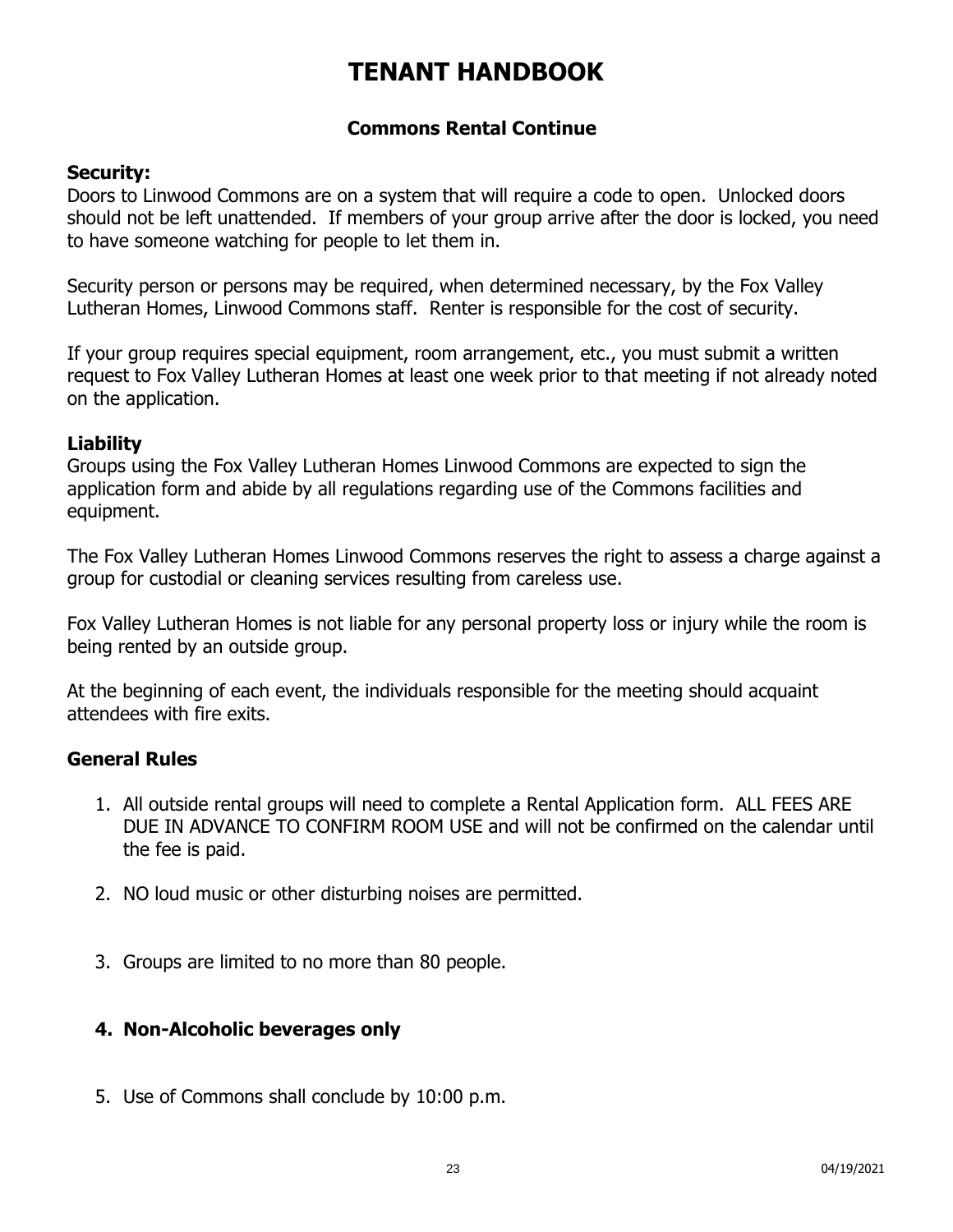6. All NSF (non-sufficient funds) checks will be charged a \$35.00 fee.

### **Commons Rental Continued**

- 7. Renters are responsible for setup, take down, clean up, and any damages from use. Please leave the building the way you found it. When moving tables and chairs, please lift them, do not drag them across the floor. Floors must be swept, and kitchen cleaned before you leave, or a cleaning charge will be levied. Carpet stains are to be removed using preapproved commercial services and paid for by the renter.
- 8. The kitchen is NOT a commercial kitchen and therefore food to be consumed must be brought in. Oven, microwave, crock pots, roasters and other such items may be used.
- 9. Masking tape and/or stick-up products are to be used for hanging items on walls and must be removed at end of event.
- 10.Make sure any item used to hang will not leave a mark.
- 11.Trash and Recyclables Please place in the appropriate dumpsters behind the building.
- 12. Cleaning must take place immediately following the conclusion of the event.
- 13.The room must be reserved at least two weeks in advance.
- 14.Fox Valley Lutheran Homes reserves the right to block out certain dates and times.
- 15.Any questions or concerns should be addressed to the Executive Director at 920-734-7225.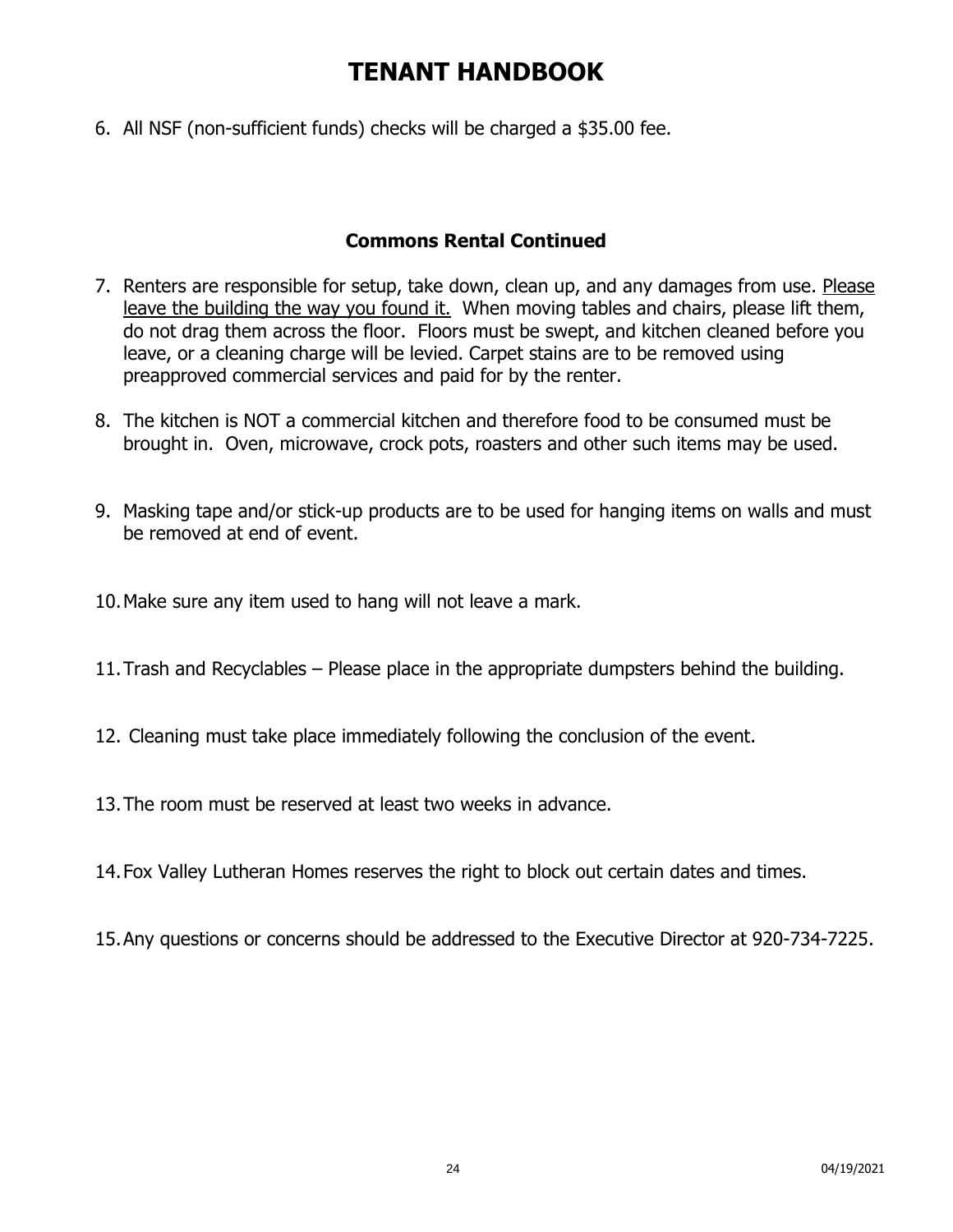### **LINWOOD COMMONS RENTAL AGREEMENT**

|                                        | <b>Appendix A</b>                                                                                                                                                                                                                                                                                                                                                                                                                                               |
|----------------------------------------|-----------------------------------------------------------------------------------------------------------------------------------------------------------------------------------------------------------------------------------------------------------------------------------------------------------------------------------------------------------------------------------------------------------------------------------------------------------------|
|                                        |                                                                                                                                                                                                                                                                                                                                                                                                                                                                 |
|                                        |                                                                                                                                                                                                                                                                                                                                                                                                                                                                 |
|                                        |                                                                                                                                                                                                                                                                                                                                                                                                                                                                 |
|                                        | I hereby agree to abide by the above stated Policies and Procedures and agree to be responsible<br>for custody of a key to Linwood Commons Community Center Entrance, for use of entry and exit                                                                                                                                                                                                                                                                 |
|                                        | At the end of the room rental agreement, key will be returned to the custody of Linwood<br>Commons Community Center and receipt will be given to renter.                                                                                                                                                                                                                                                                                                        |
|                                        | Signature and the state of the state of the state of the state of the state of the state of the state of the state of the state of the state of the state of the state of the state of the state of the state of the state of<br>Date and the contract of the contract of the contract of the contract of the contract of the contract of the contract of the contract of the contract of the contract of the contract of the contract of the contract of the c |
| <b>Executive Director</b>              |                                                                                                                                                                                                                                                                                                                                                                                                                                                                 |
| Receipt for Return of Key              |                                                                                                                                                                                                                                                                                                                                                                                                                                                                 |
| Key returned on ______________________ |                                                                                                                                                                                                                                                                                                                                                                                                                                                                 |
|                                        | (Fox Valley Lutheran Homes Employee)                                                                                                                                                                                                                                                                                                                                                                                                                            |

### **FEES: Please prepare two checks, one for fee and one for deposit.**

**Building Capacity** – 80 people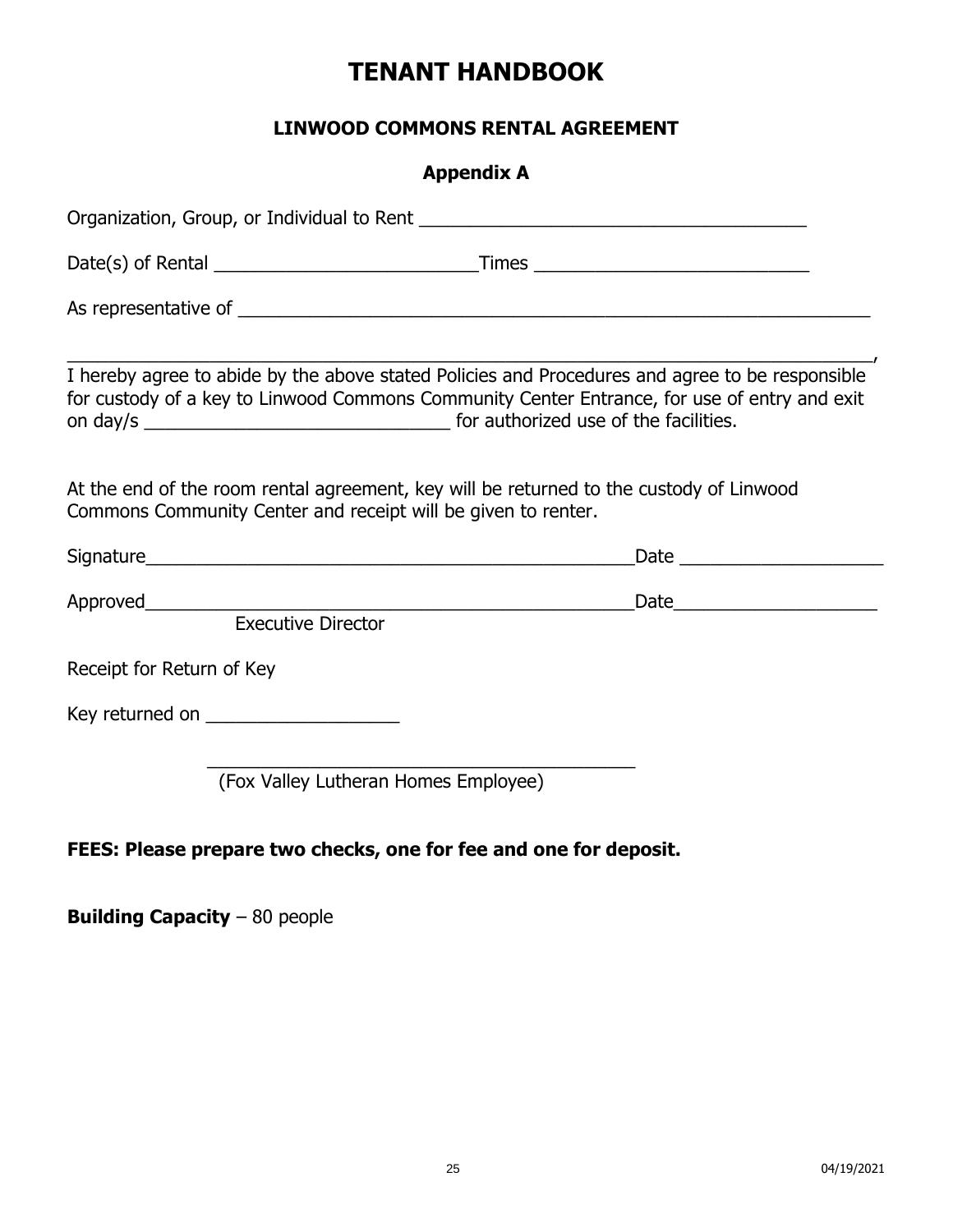### **PROCEDURES FOR VACATING AN APARTMENT Appendix B**

Notice of Date of Vacating an Apartment shall be given according to the terms of the lease. Security Deposit statements with any refund will be given within 21 days of the Lease Termination Date.

An inspection form shall be completed and signed along with the Building Manager. (Appendix C)

To facilitate the inspection, cooperation of the Tenant or his/her family in responding to the following checklist in advance is requested.

\_\_\_\_\_ Carpets shall be vacuumed.

- **Example 20 Clean baseboards and registers.**
- \_\_\_\_\_ Clean finger or other marks off switches and walls.
- \_\_\_\_\_ Clean all woodwork and closet shelves.
- \_\_\_\_\_ Clean refrigerator, including shelves, crisper, under crisper and under foot guard.
- \_\_\_\_\_ Clean sink and wipe off counter tops in kitchen.
- \_\_\_\_\_ Clean stove and hood.
- \_\_\_\_\_ Clean bathroom, including toilet and bowl, lavatory, cupboards, medicine cabinet, tub, tub tiles and floor.
- Discuss wall and carpeting damage, nail holes in walls, torn screens and broken glass or fixtures with Landlord Representative. Do not make any repairs without prior approval.
- Remove all discards.
- Clean out storage locker and parking stall.

At the close of the final inspection, all building, apartment, and mailbox keys along with the garage door opener are to be given to the Building Manager. Return the cable box with cords to Spectrum.

### **THANK YOU FOR YOUR COOPERATION**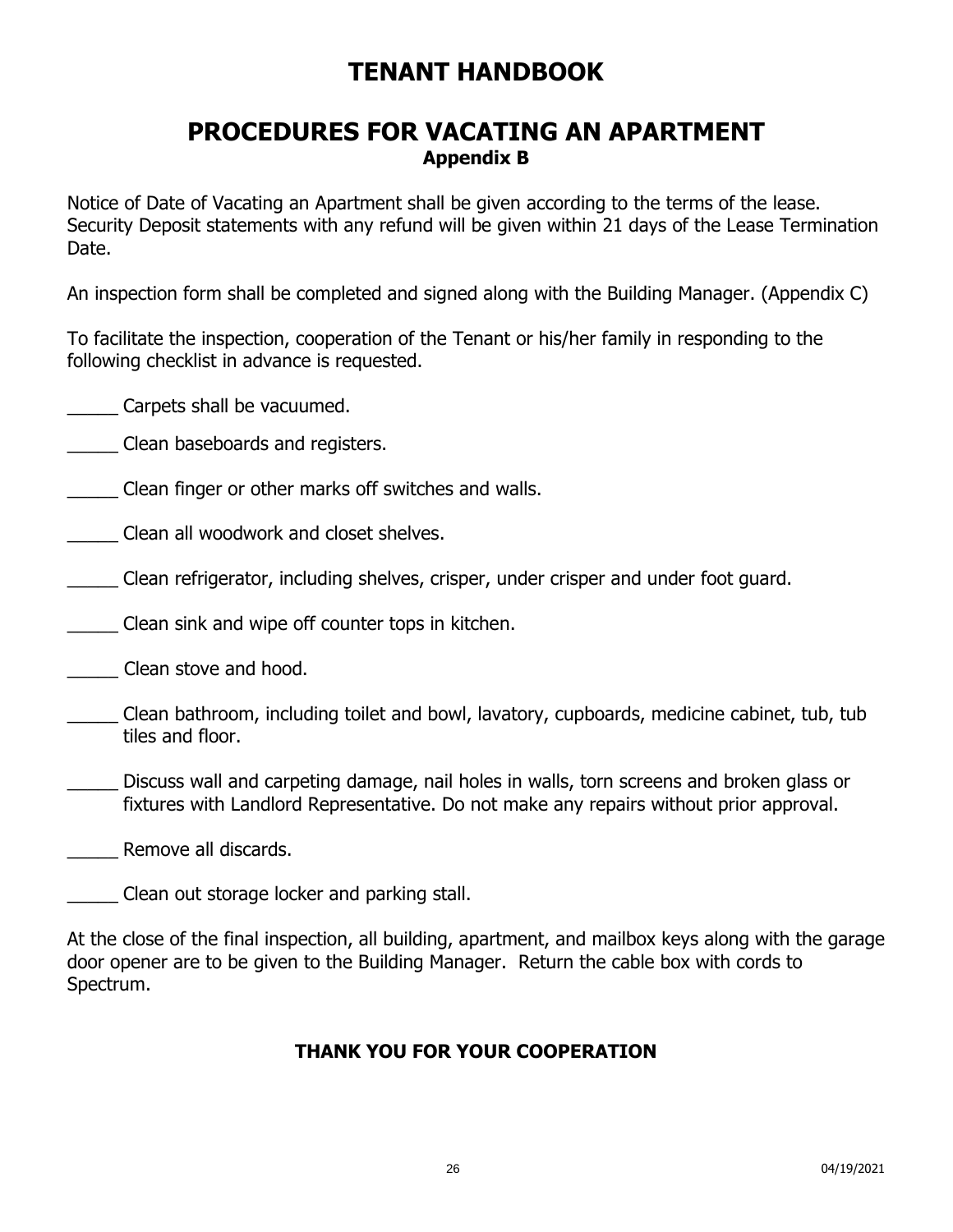# **APARTMENT INSPECTION FORM**

### **Appendix C**

Inspection of an apartment is to be made with the Building Manager at Move-In and at Move-Out. Check all items that are acceptable. Note on lines exceptional circumstances.

|                                                                                                                                                    | Apt. No. _________                                                                                                                                       |                                                                                                                                                                |                  |  |
|----------------------------------------------------------------------------------------------------------------------------------------------------|----------------------------------------------------------------------------------------------------------------------------------------------------------|----------------------------------------------------------------------------------------------------------------------------------------------------------------|------------------|--|
| MOVE-IN INSPECTION DATE<br>The Tenant accepts responsibility for the<br>Condition of the apartment "As Is" except<br>For those items listed below: | MOVE-OUT INSPECTION DATE<br>The following inspection reveals any damage<br>beyond normal wear and tear to determine<br>deductions from Security Deposit. |                                                                                                                                                                |                  |  |
| <b>LIVING ROOM</b>                                                                                                                                 |                                                                                                                                                          |                                                                                                                                                                | See below        |  |
|                                                                                                                                                    |                                                                                                                                                          |                                                                                                                                                                |                  |  |
| <b>DINING AREA</b>                                                                                                                                 |                                                                                                                                                          |                                                                                                                                                                |                  |  |
| <b>KITCHEN</b>                                                                                                                                     |                                                                                                                                                          | OK _________ NOT OK ________ See Below<br><u> 1989 - Johann John Harry Harry Harry Harry Harry Harry Harry Harry Harry Harry Harry Harry Harry Harry Harry</u> |                  |  |
| Formica/Tile ________________________________<br>Refrigerator _______________________________<br>Dishwasher                                        |                                                                                                                                                          |                                                                                                                                                                |                  |  |
| <b>HALLWAYS</b>                                                                                                                                    | $OK$ and $OK$                                                                                                                                            |                                                                                                                                                                | NOT OK See Below |  |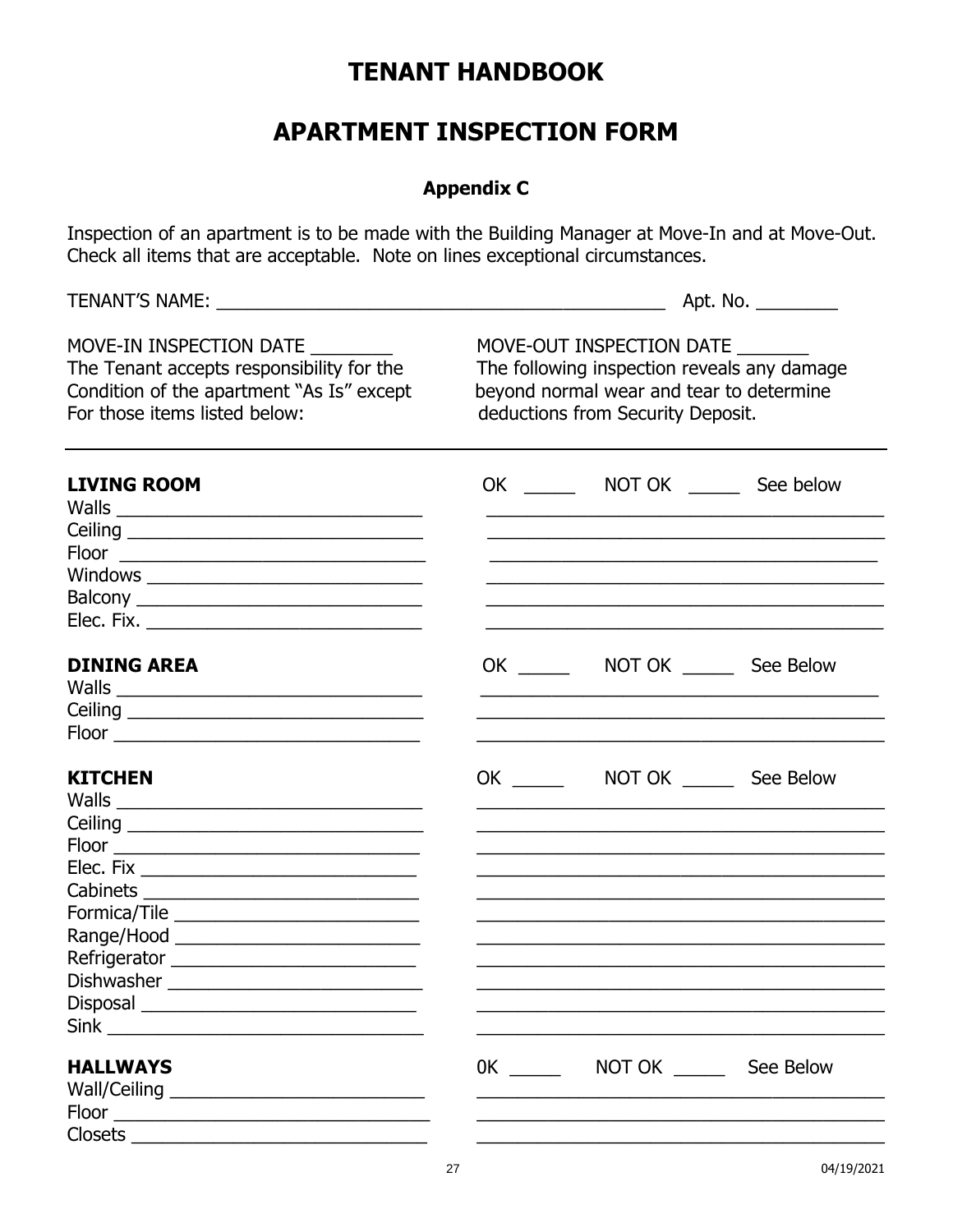### **Appendix C Continued**

| <b>BEDROOM(S)</b>                             |                                             | OK NOT OK See Below |           |
|-----------------------------------------------|---------------------------------------------|---------------------|-----------|
|                                               |                                             |                     |           |
|                                               |                                             |                     |           |
|                                               |                                             |                     |           |
|                                               |                                             |                     |           |
|                                               |                                             |                     |           |
|                                               |                                             |                     |           |
| <b>BATHROOM(S)</b>                            |                                             | OK NOT OK NOT ON    | See Below |
|                                               |                                             |                     |           |
|                                               |                                             |                     |           |
|                                               |                                             |                     |           |
| Formica / Tile                                | <u> 1980 - Johann Harrison, markin basa</u> |                     |           |
|                                               |                                             |                     |           |
| Lavatory & Fixtures _________________________ |                                             |                     |           |
|                                               |                                             |                     |           |
| <b>OTHER</b>                                  |                                             | OK NOT OK           | See Below |
| Storage Room ________________________________ | <u> 1980 - Johann Johann Harry Barns (</u>  |                     |           |
|                                               |                                             |                     |           |
|                                               |                                             |                     |           |
|                                               |                                             |                     |           |

The Tenant shall be responsible for any damage. Damage beyond normal wear and tear shall be paid for by the tenant.

| <b>MOVE - IN ACCEPTANCE</b> | <b>MOVE - OUT ACCEPTANCE</b>        |  |  |
|-----------------------------|-------------------------------------|--|--|
| Tenant                      | Tenant                              |  |  |
| Rep. of Landlord            | Rep. of Landlord                    |  |  |
|                             | Date                                |  |  |
|                             | Forwarding Address and Phone Number |  |  |
|                             |                                     |  |  |

### **RECEIPT OF HANDBOOK**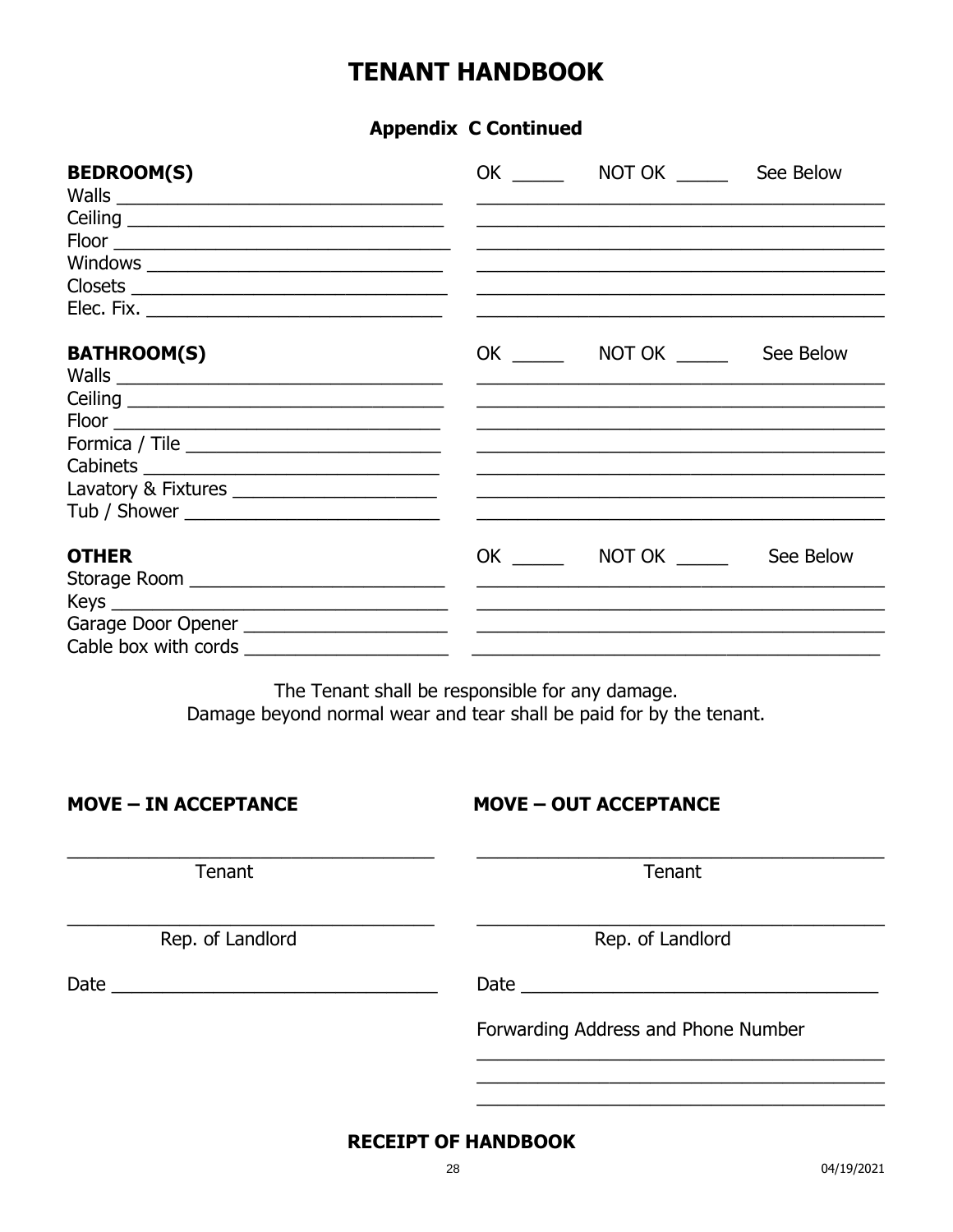### **Appendix D**

### **QUESTIONS** Tenants shall address their concerns to the Building or Maintenance Manager of Linwood Place.

- 1. Emergency situations should be directed to the Executive Director by calling 920-734-7225. Leave a message by pressing Option #4 on your phone.
- 2. If unable to reach the Director, call the Building Manager at 920-734- 7225 and leave a message by pressing Option #1 on your phone.
- 3. If unable to reach staff, please report the situation to your floor keyholder listed on the tenant directory.
- **AMENDMENT** If there is a need to change any of these regulations, tenants will receive notice in writing of any change.

### **I hereby acknowledge receipt of the FVLH Tenant Handbook.**

**I hereby understand and agree to the policies contained in the FVLH Tenant Handbook.**

| <b>Tenant Signature</b> | <b>Date</b> |
|-------------------------|-------------|
|-------------------------|-------------|

**\_\_\_\_\_\_\_\_\_\_\_\_\_\_\_\_\_\_\_\_\_ \_\_\_\_\_\_\_\_\_\_\_\_\_**